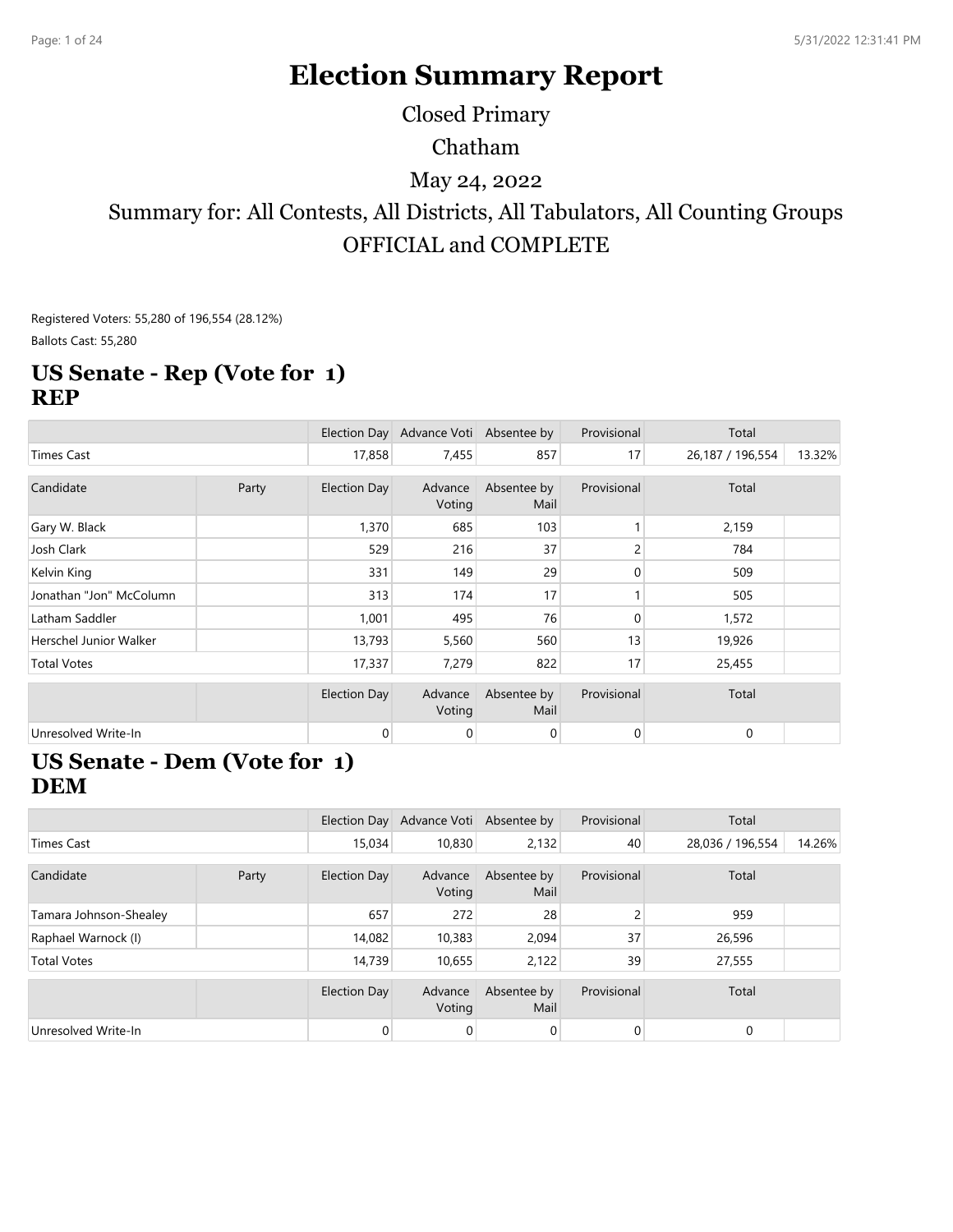#### **Governor - Rep (Vote for 1) REP**

|                     |       |                     | Election Day Advance Voti Absentee by |                     | Provisional  | Total            |        |
|---------------------|-------|---------------------|---------------------------------------|---------------------|--------------|------------------|--------|
| <b>Times Cast</b>   |       | 17,858              | 7,455                                 | 857                 | 17           | 26,187 / 196,554 | 13.32% |
| Candidate           | Party | <b>Election Day</b> | Advance<br>Voting                     | Absentee by<br>Mail | Provisional  | Total            |        |
| Catherine Davis     |       | 146                 | 56                                    | 9                   | $\mathbf{0}$ | 211              |        |
| Brian Kemp (I)      |       | 13,553              | 5,738                                 | 709                 | 11           | 20,011           |        |
| David A. Perdue     |       | 3,561               | 1,511                                 | 114                 | 3            | 5,189            |        |
| Kandiss Taylor      |       | 490                 | 115                                   | 17                  | 3            | 625              |        |
| Tom Williams        |       | 53                  | 24                                    | $\mathbf{0}$        | $\Omega$     | 77               |        |
| <b>Total Votes</b>  |       | 17,803              | 7,444                                 | 849                 | 17           | 26,113           |        |
|                     |       | <b>Election Day</b> | Advance<br>Voting                     | Absentee by<br>Mail | Provisional  | Total            |        |
| Unresolved Write-In |       | $\overline{0}$      | 0                                     | $\mathbf 0$         | $\mathbf{0}$ | $\mathbf 0$      |        |

### **Governor - Dem (Vote for 1) DEM**

|                      |       |              | Election Day Advance Voti Absentee by |                     | Provisional | Total            |        |
|----------------------|-------|--------------|---------------------------------------|---------------------|-------------|------------------|--------|
| Times Cast           |       | 15,034       | 10,830                                | 2,130               | 40          | 28,034 / 196,554 | 14.26% |
| Candidate            | Party | Election Day | Advance<br>Voting                     | Absentee by<br>Mail | Provisional | Total            |        |
| <b>Stacey Abrams</b> |       | 14,647       | 10,625                                | 2,081               | 40          | 27,393           |        |
| <b>Total Votes</b>   |       | 14,647       | 10,625                                | 2,081               | 40          | 27,393           |        |
|                      |       | Election Day | Advance<br>Voting                     | Absentee by<br>Mail | Provisional | Total            |        |
| Unresolved Write-In  |       | 0            | 0                                     | $\mathbf 0$         | 0           | 0                |        |

#### **Lieutenant Governor - Rep (Vote for 1) REP**

|                     |       |                     | Election Day Advance Voti Absentee by |                     | Provisional | Total            |        |
|---------------------|-------|---------------------|---------------------------------------|---------------------|-------------|------------------|--------|
| Times Cast          |       | 17,858              | 7,455                                 | 857                 | 17          | 26,187 / 196,554 | 13.32% |
| Candidate           | Party | Election Day        | Advance<br>Voting                     | Absentee by<br>Mail | Provisional | Total            |        |
| <b>Burt Jones</b>   |       | 7,272               | 2,932                                 | 290                 | 5           | 10,499           |        |
| Mack McGregor       |       | 1,849               | 757                                   | 60                  | 2           | 2,668            |        |
| <b>Butch Miller</b> |       | 5,066               | 2,385                                 | 335                 | 5           | 7,791            |        |
| Jeanne Seaver       |       | 1,927               | 862                                   | 97                  | 4           | 2,890            |        |
| <b>Total Votes</b>  |       | 16,114              | 6,936                                 | 782                 | 16          | 23,848           |        |
|                     |       | <b>Election Day</b> | Advance<br>Voting                     | Absentee by<br>Mail | Provisional | Total            |        |
| Unresolved Write-In |       | $\mathbf{0}$        | 0                                     | 0                   | 0           | $\mathbf 0$      |        |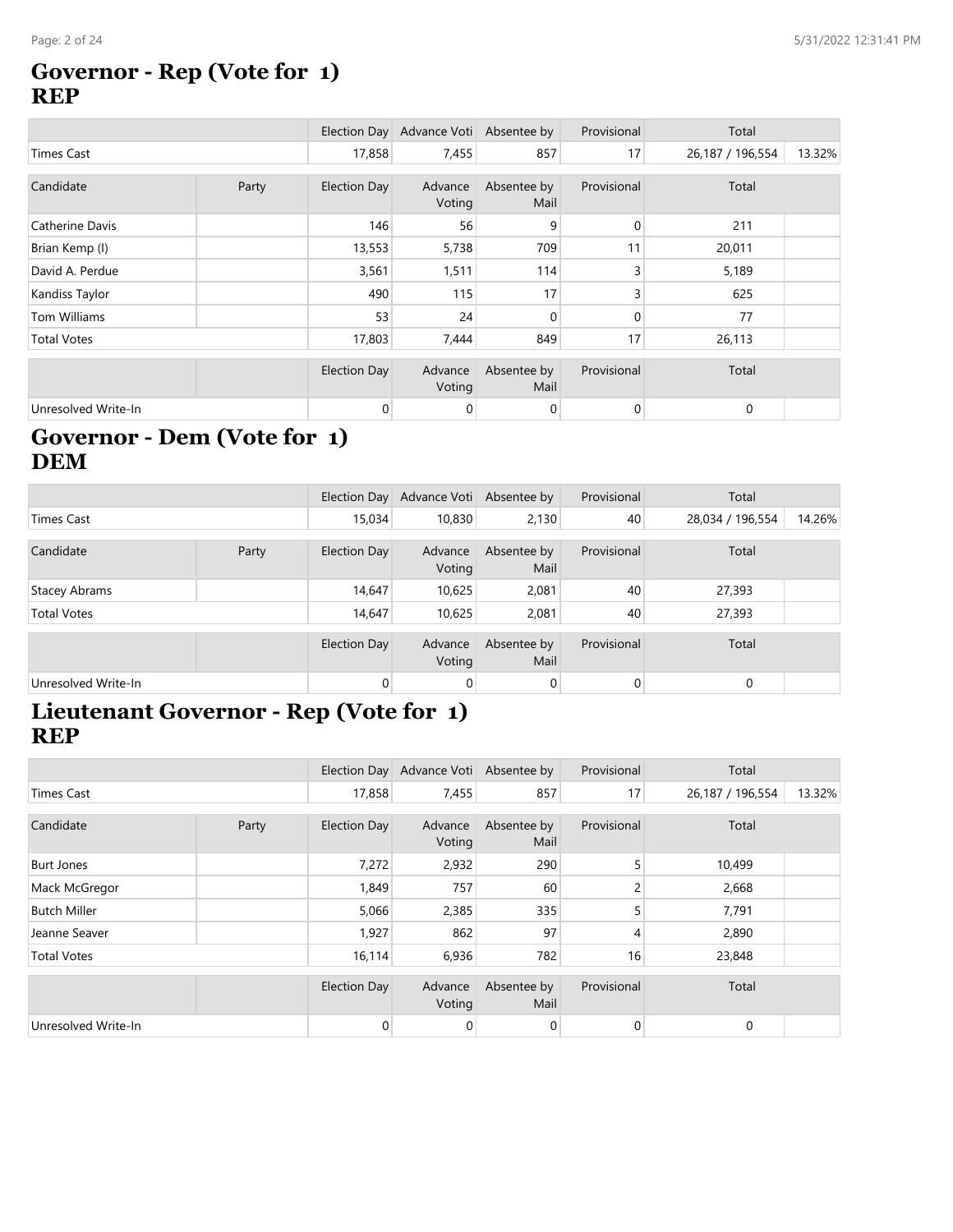#### **Lieutenant Governor - Dem (Vote for 1) DEM**

|                     |       |              | Election Day Advance Voti Absentee by |                     | Provisional | Total            |        |
|---------------------|-------|--------------|---------------------------------------|---------------------|-------------|------------------|--------|
| <b>Times Cast</b>   |       | 15,034       | 10,830                                | 2,130               | 40          | 28,034 / 196,554 | 14.26% |
| Candidate           | Party | Election Day | Advance<br>Voting                     | Absentee by<br>Mail | Provisional | Total            |        |
| Erick E. Allen      |       | 1,310        | 987                                   | 258                 | 4           | 2,559            |        |
| Charlie Bailey      |       | 2,057        | 1,236                                 | 281                 | 3           | 3,577            |        |
| Tyrone Brooks, Jr.  |       | 1,266        | 1,092                                 | 244                 | 2           | 2,604            |        |
| Tony Brown          |       | 943          | 693                                   | 86                  | 4           | 1,726            |        |
| Kwanza Hall         |       | 3,141        | 2,121                                 | 342                 | 15          | 5,619            |        |
| Jason T. Hayes      |       | 475          | 436                                   | 122                 | $\mathbf 0$ | 1,033            |        |
| Derrick L. Jackson  |       | 2,180        | 1,756                                 | 206                 | 3           | 4,145            |        |
| R. Malik            |       | 298          | 245                                   | 41                  | 1           | 585              |        |
| Renitta Shannon     |       | 1,793        | 1,292                                 | 302                 | 6           | 3,393            |        |
| <b>Total Votes</b>  |       | 13,463       | 9,858                                 | 1,882               | 38          | 25,241           |        |
|                     |       | Election Day | Advance<br>Voting                     | Absentee by<br>Mail | Provisional | Total            |        |
| Unresolved Write-In |       | 0            | 0                                     | 0                   | 0           | $\mathbf 0$      |        |

#### **Secretary of State - Rep (Vote for 1) REP**

|                        |       |                     | Election Day Advance Voti Absentee by |                     | Provisional    | Total            |        |
|------------------------|-------|---------------------|---------------------------------------|---------------------|----------------|------------------|--------|
| <b>Times Cast</b>      |       | 17,858              | 7,455                                 | 857                 | 17             | 26,187 / 196,554 | 13.32% |
| Candidate              | Party | Election Day        | Advance<br>Voting                     | Absentee by<br>Mail | Provisional    | Total            |        |
| David C. Belle Isle    |       | 1,123               | 505                                   | 39                  | $\overline{0}$ | 1,667            |        |
| Jody Hice              |       | 5,215               | 2,050                                 | 174                 | 6              | 7,445            |        |
| T.J. Hudson            |       | 891                 | 418                                   | 28                  | $\Omega$       | 1,337            |        |
| Brad Raffensperger (I) |       | 9,804               | 4,190                                 | 591                 | 10             | 14,595           |        |
| <b>Total Votes</b>     |       | 17,033              | 7,163                                 | 832                 | 16             | 25,044           |        |
|                        |       | <b>Election Day</b> | Advance<br>Voting                     | Absentee by<br>Mail | Provisional    | Total            |        |
| Unresolved Write-In    |       | $\mathbf{0}$        | 0                                     | $\mathbf 0$         | $\overline{0}$ | $\mathbf 0$      |        |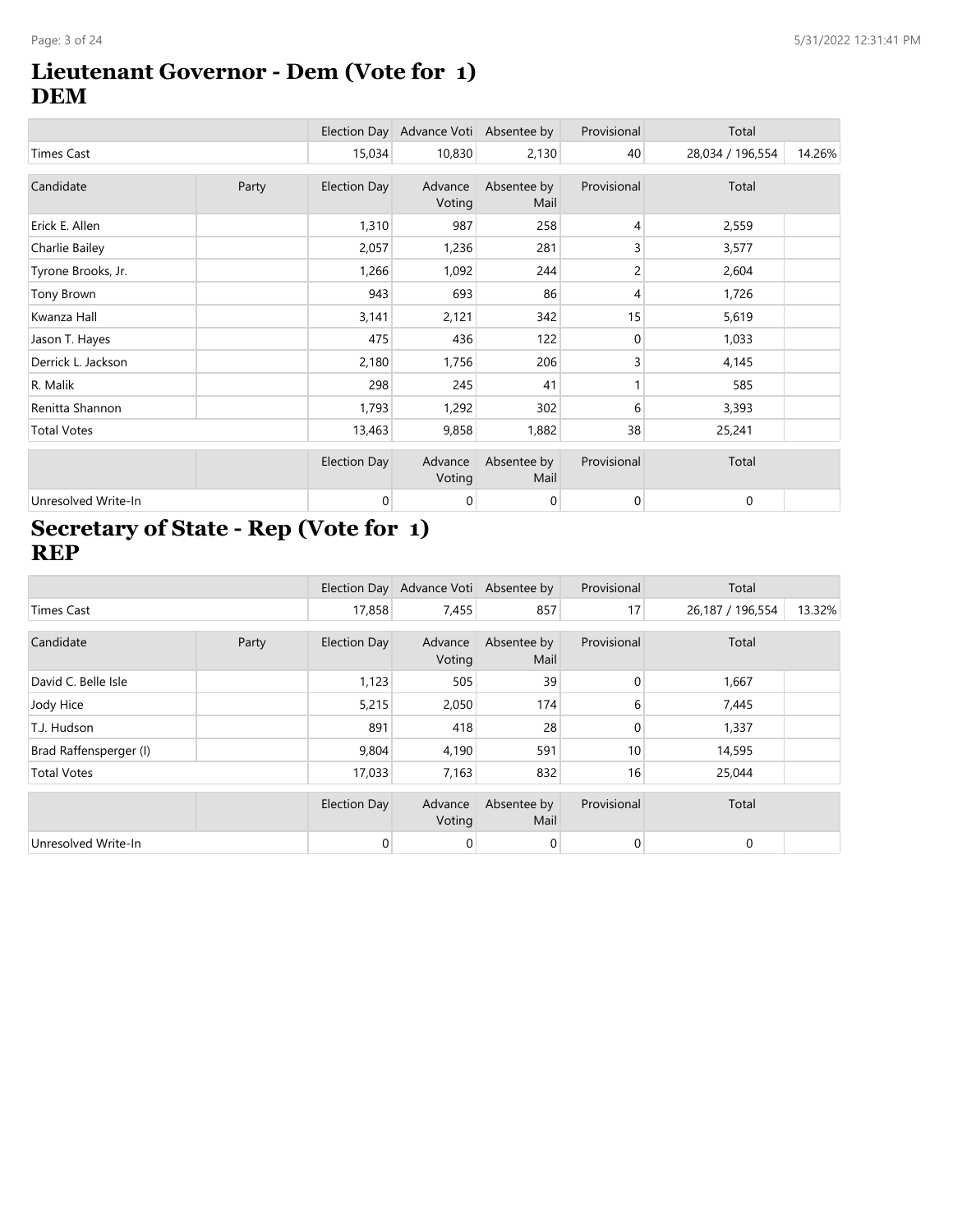#### **Secretary of State - Dem (Vote for 1) DEM**

|                     |       |                     | Election Day Advance Voti Absentee by |                     | Provisional    | Total            |        |
|---------------------|-------|---------------------|---------------------------------------|---------------------|----------------|------------------|--------|
| <b>Times Cast</b>   |       | 15,034              | 10,830                                | 2,130               | 40             | 28,034 / 196,554 | 14.26% |
| Candidate           | Party | <b>Election Day</b> | Advance<br>Voting                     | Absentee by<br>Mail | Provisional    | Total            |        |
| Dee Dawkins-Haigler |       | 2,974               | 2,123                                 | 373                 | 10             | 5,480            |        |
| John Eaves          |       | 848                 | 672                                   | 170                 | 4              | 1,694            |        |
| Floyd Griffin       |       | 2,430               | 1,868                                 | 264                 | 6              | 4,568            |        |
| Bee Nguyen          |       | 4,406               | 3,022                                 | 681                 | 6              | 8,115            |        |
| Michael Owens       |       | 2,953               | 2,200                                 | 376                 | 11             | 5,540            |        |
| <b>Total Votes</b>  |       | 13,611              | 9,885                                 | 1,864               | 37             | 25,397           |        |
|                     |       | <b>Election Day</b> | Advance<br>Voting                     | Absentee by<br>Mail | Provisional    | Total            |        |
| Unresolved Write-In |       | $\mathbf{0}$        | 0                                     | $\mathbf 0$         | $\overline{0}$ | $\mathbf 0$      |        |

#### **Attorney General - Rep (Vote for 1) REP**

|                     |       |              | Election Day Advance Voti Absentee by |                     | Provisional     | Total            |        |
|---------------------|-------|--------------|---------------------------------------|---------------------|-----------------|------------------|--------|
| Times Cast          |       | 17,858       | 7,455                                 | 857                 | 17 <sub>1</sub> | 26,187 / 196,554 | 13.32% |
| Candidate           | Party | Election Day | Advance<br>Voting                     | Absentee by<br>Mail | Provisional     | Total            |        |
| Chris Carr (I)      |       | 11,562       | 5,207                                 | 629                 | 10 <sup>1</sup> | 17,408           |        |
| John Gordon         |       | 4,807        | 1.744                                 | 166                 | 6               | 6,723            |        |
| <b>Total Votes</b>  |       | 16,369       | 6,951                                 | 795                 | 16 <sub>1</sub> | 24,131           |        |
|                     |       | Election Day | Advance<br>Voting                     | Absentee by<br>Mail | Provisional     | Total            |        |
| Unresolved Write-In |       | $\mathbf{0}$ | $\mathbf 0$                           | $\mathbf 0$         | $\overline{0}$  | $\mathbf 0$      |        |

#### **Attorney General - Dem (Vote for 1) DEM**

|                       |       |              | Election Day Advance Voti Absentee by |                     | Provisional    | Total            |        |
|-----------------------|-------|--------------|---------------------------------------|---------------------|----------------|------------------|--------|
| Times Cast            |       | 15,034       | 10,830                                | 2,130               | 40             | 28,034 / 196,554 | 14.26% |
| Candidate             | Party | Election Day | Advance<br>Voting                     | Absentee by<br>Mail | Provisional    | Total            |        |
| Jennifer "Jen" Jordan |       | 9,956        | 7,348                                 | 1,276               | 26             | 18,606           |        |
| Christian Wise Smith  |       | 3,506        | 2,493                                 | 591                 | 11             | 6,601            |        |
| <b>Total Votes</b>    |       | 13,462       | 9,841                                 | 1,867               | 37             | 25,207           |        |
|                       |       | Election Day | Advance<br>Voting                     | Absentee by<br>Mail | Provisional    | Total            |        |
| Unresolved Write-In   |       | 0            | 0                                     | 0                   | $\overline{0}$ | $\mathbf{0}$     |        |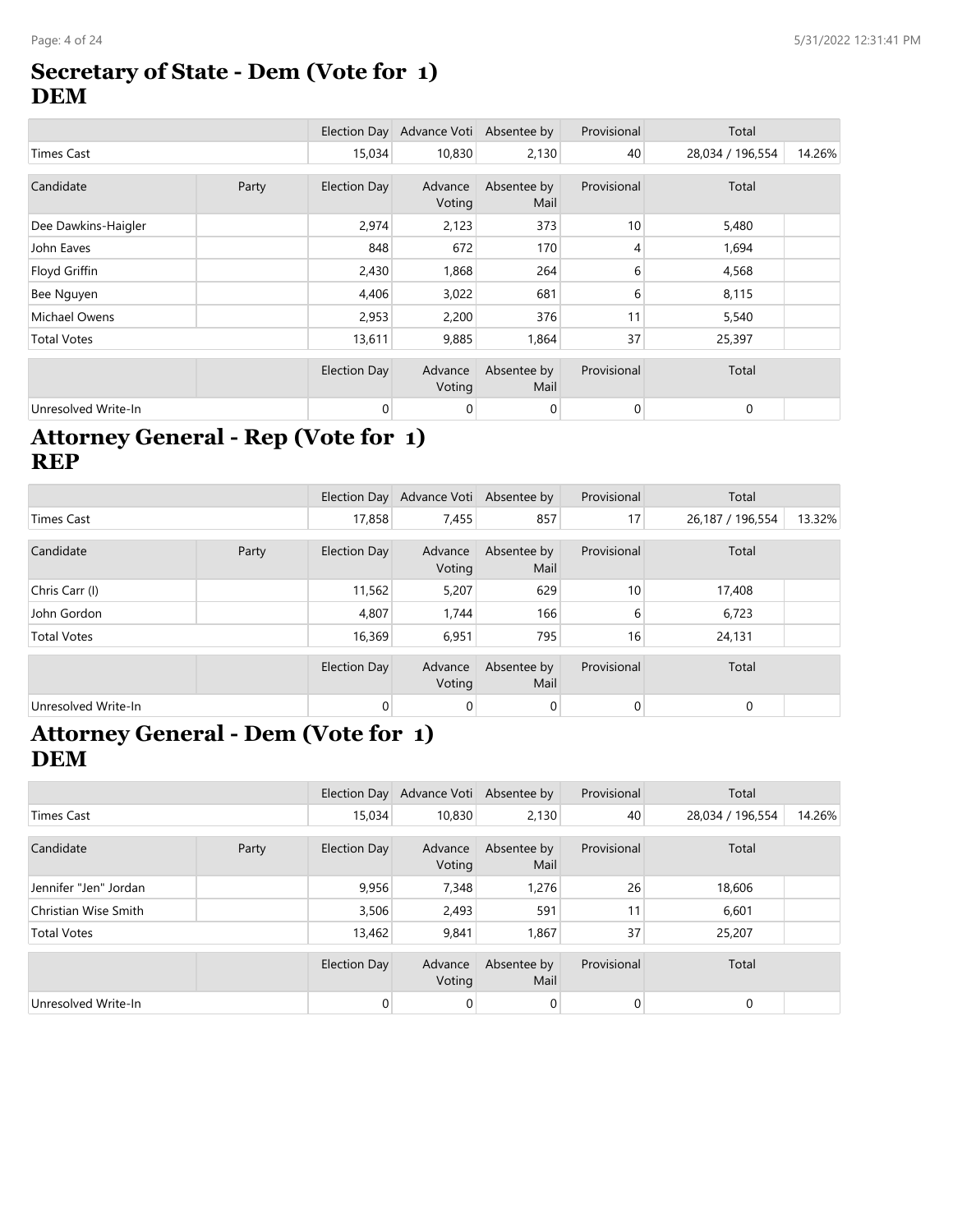#### **Commissioner of Agriculture - Rep (Vote for 1) REP**

|                     |       |                | Election Day Advance Voti Absentee by |                     | Provisional    | Total            |        |
|---------------------|-------|----------------|---------------------------------------|---------------------|----------------|------------------|--------|
| Times Cast          |       | 17,858         | 7,455                                 | 857                 | 17             | 26,187 / 196,554 | 13.32% |
| Candidate           | Party | Election Day   | Advance<br>Voting                     | Absentee by<br>Mail | Provisional    | Total            |        |
| Tyler Harper        |       | 14,520         | 6,244                                 | 658                 | 13             | 21,435           |        |
| <b>Total Votes</b>  |       | 14,520         | 6,244                                 | 658                 | 13             | 21,435           |        |
|                     |       | Election Day   | Advance<br>Voting                     | Absentee by<br>Mail | Provisional    | Total            |        |
| Unresolved Write-In |       | $\overline{0}$ | $\mathbf 0$                           | 0                   | $\overline{0}$ | $\mathbf{0}$     |        |

## **Commissioner of Agriculture - Dem (Vote for 1) DEM**

|                      |       |                     | Election Day Advance Voti Absentee by |                     | Provisional    | Total            |        |
|----------------------|-------|---------------------|---------------------------------------|---------------------|----------------|------------------|--------|
| <b>Times Cast</b>    |       | 15.034              | 10,830                                | 2,130               | 40             | 28,034 / 196,554 | 14.26% |
| Candidate            | Party | Election Day        | Advance<br>Voting                     | Absentee by<br>Mail | Provisional    | Total            |        |
| <b>Winfred Dukes</b> |       | 3,771               | 2,955                                 | 615                 | 11             | 7,352            |        |
| Nakita Hemingway     |       | 6,981               | 4,883                                 | 805                 | 22             | 12,691           |        |
| Fred Swann           |       | 2,260               | 1,719                                 | 387                 | 5              | 4,371            |        |
| <b>Total Votes</b>   |       | 13,012              | 9,557                                 | 1,807               | 38             | 24,414           |        |
|                      |       | <b>Election Day</b> | Advance<br>Voting                     | Absentee by<br>Mail | Provisional    | Total            |        |
| Unresolved Write-In  |       | $\overline{0}$      | 0                                     | $\overline{0}$      | $\overline{0}$ | $\mathbf{0}$     |        |

### **Commissioner of Insurance - Rep (Vote for 1) REP**

|                     |       |                     | Election Day Advance Voti Absentee by |                     | Provisional    | Total            |        |
|---------------------|-------|---------------------|---------------------------------------|---------------------|----------------|------------------|--------|
| <b>Times Cast</b>   |       | 17,858              | 7,455                                 | 857                 | 17             | 26,187 / 196,554 | 13.32% |
| Candidate           | Party | <b>Election Day</b> | Advance<br>Voting                     | Absentee by<br>Mail | Provisional    | Total            |        |
| Ben Cowart          |       | 2,281               | 921                                   | 47                  |                | 3,250            |        |
| John King (I)       |       | 10,429              | 4,769                                 | 596                 | 8              | 15,802           |        |
| Patrick Witt        |       | 3,131               | 1,061                                 | 113                 | 6              | 4,311            |        |
| <b>Total Votes</b>  |       | 15,841              | 6,751                                 | 756                 | 15             | 23,363           |        |
|                     |       | <b>Election Day</b> | Advance<br>Voting                     | Absentee by<br>Mail | Provisional    | Total            |        |
| Unresolved Write-In |       | $\mathbf{0}$        | 0                                     | 0                   | $\overline{0}$ | 0                |        |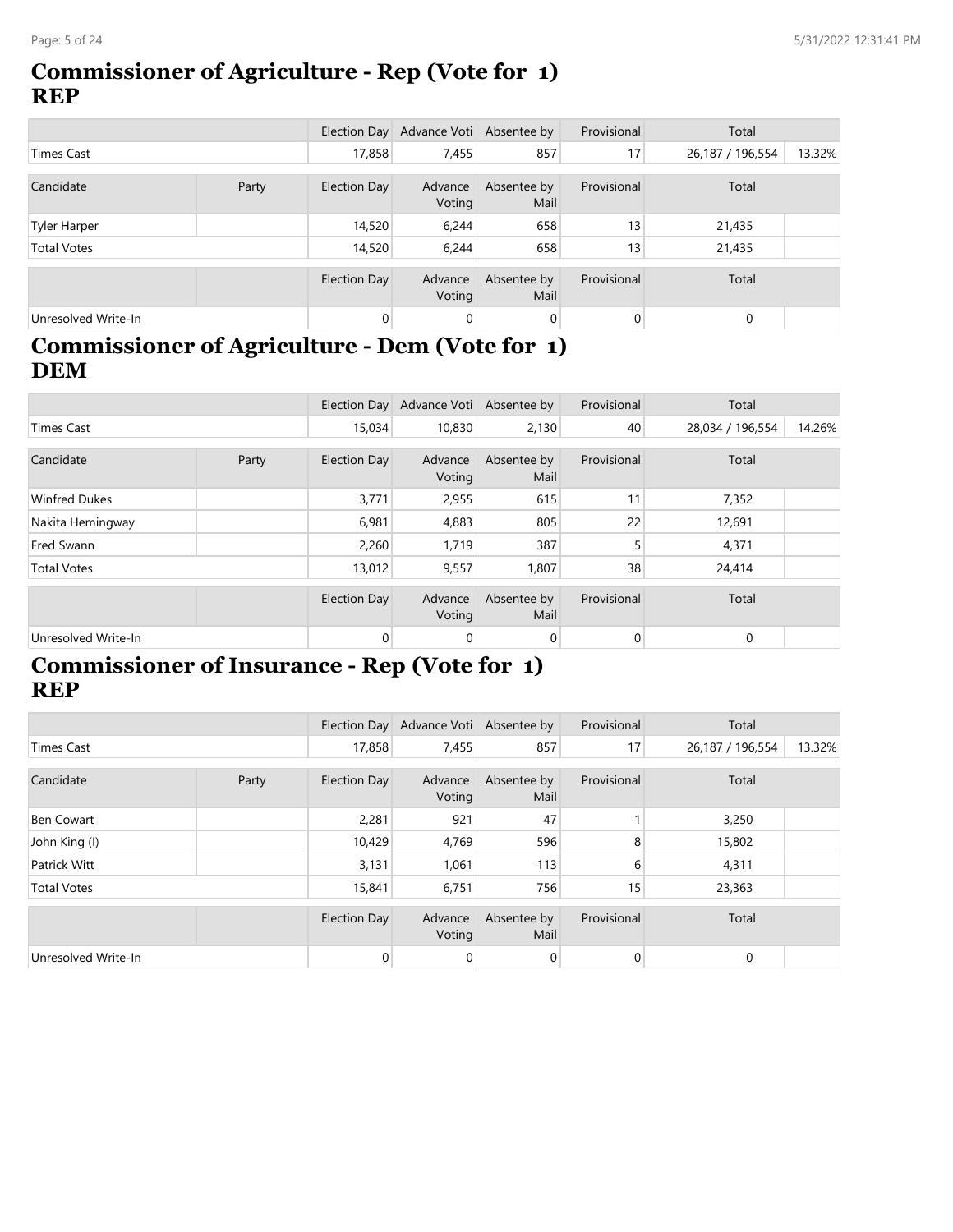#### **Commissioner of Insurance - Dem (Vote for 1) DEM**

|                      |       |              | Election Day Advance Voti Absentee by |                     | Provisional    | Total            |        |
|----------------------|-------|--------------|---------------------------------------|---------------------|----------------|------------------|--------|
| Times Cast           |       | 15,034       | 10,830                                | 2,130               | 40             | 28,034 / 196,554 | 14.26% |
| Candidate            | Party | Election Day | Advance<br>Voting                     | Absentee by<br>Mail | Provisional    | Total            |        |
| Raphael Baker        |       | 4,752        | 3,285                                 | 392                 | 8              | 8,437            |        |
| Janice Laws Robinson |       | 5,950        | 4,501                                 | 929                 | 24             | 11,404           |        |
| Matthew Wilson       |       | 2,478        | 1,831                                 | 488                 | 6              | 4,803            |        |
| <b>Total Votes</b>   |       | 13,180       | 9,617                                 | 1,809               | 38             | 24,644           |        |
|                      |       | Election Day | Advance<br>Voting                     | Absentee by<br>Mail | Provisional    | Total            |        |
| Unresolved Write-In  |       | $\mathbf{0}$ | $\mathbf 0$                           | 0                   | $\overline{0}$ | $\mathbf{0}$     |        |

### **State School Superintendent - Rep (Vote for 1) REP**

|                     |       |                     | Election Day Advance Voti Absentee by |                     | Provisional | Total            |        |
|---------------------|-------|---------------------|---------------------------------------|---------------------|-------------|------------------|--------|
| <b>Times Cast</b>   |       | 17,858              | 7,455                                 | 857                 | 17          | 26,187 / 196,554 | 13.32% |
| Candidate           | Party | Election Day        | Advance<br>Voting                     | Absentee by<br>Mail | Provisional | Total            |        |
| John D. Barge       |       | 5,145               | 2,014                                 | 189                 | 8           | 7,356            |        |
| Richard Woods (I)   |       | 10,538              | 4,677                                 | 559                 |             | 15,781           |        |
| <b>Total Votes</b>  |       | 15,683              | 6,691                                 | 748                 | 15          | 23,137           |        |
|                     |       | <b>Election Day</b> | Advance<br>Voting                     | Absentee by<br>Mail | Provisional | Total            |        |
| Unresolved Write-In |       | $\mathbf 0$         | $\mathbf 0$                           | $\mathbf 0$         | 0           | $\mathbf{0}$     |        |

### **State School Superintendent - Dem (Vote for 1) DEM**

|                        |       |              | Election Day Advance Voti Absentee by |                     | Provisional | Total            |        |
|------------------------|-------|--------------|---------------------------------------|---------------------|-------------|------------------|--------|
| <b>Times Cast</b>      |       | 15,034       | 10,830                                | 2,130               | 40          | 28,034 / 196,554 | 14.26% |
| Candidate              | Party | Election Day | Advance<br>Voting                     | Absentee by<br>Mail | Provisional | Total            |        |
| <b>Currey Hitchens</b> |       | 1,800        | 1,270                                 | 246                 | 2           | 3,318            |        |
| Jaha V. Howard         |       | 1,368        | 1,225                                 | 268                 | 5           | 2,866            |        |
| James Morrow, Jr.      |       | 2,865        | 2,150                                 | 452                 | 11          | 5,478            |        |
| Alisha Thomas Searcy   |       | 7,267        | 5,092                                 | 844                 | 20          | 13,223           |        |
| <b>Total Votes</b>     |       | 13,300       | 9,737                                 | 1,810               | 38          | 24,885           |        |
|                        |       | Election Day | Advance<br>Voting                     | Absentee by<br>Mail | Provisional | Total            |        |
| Unresolved Write-In    |       | 0            | 0                                     | 0                   | 0           | $\mathbf 0$      |        |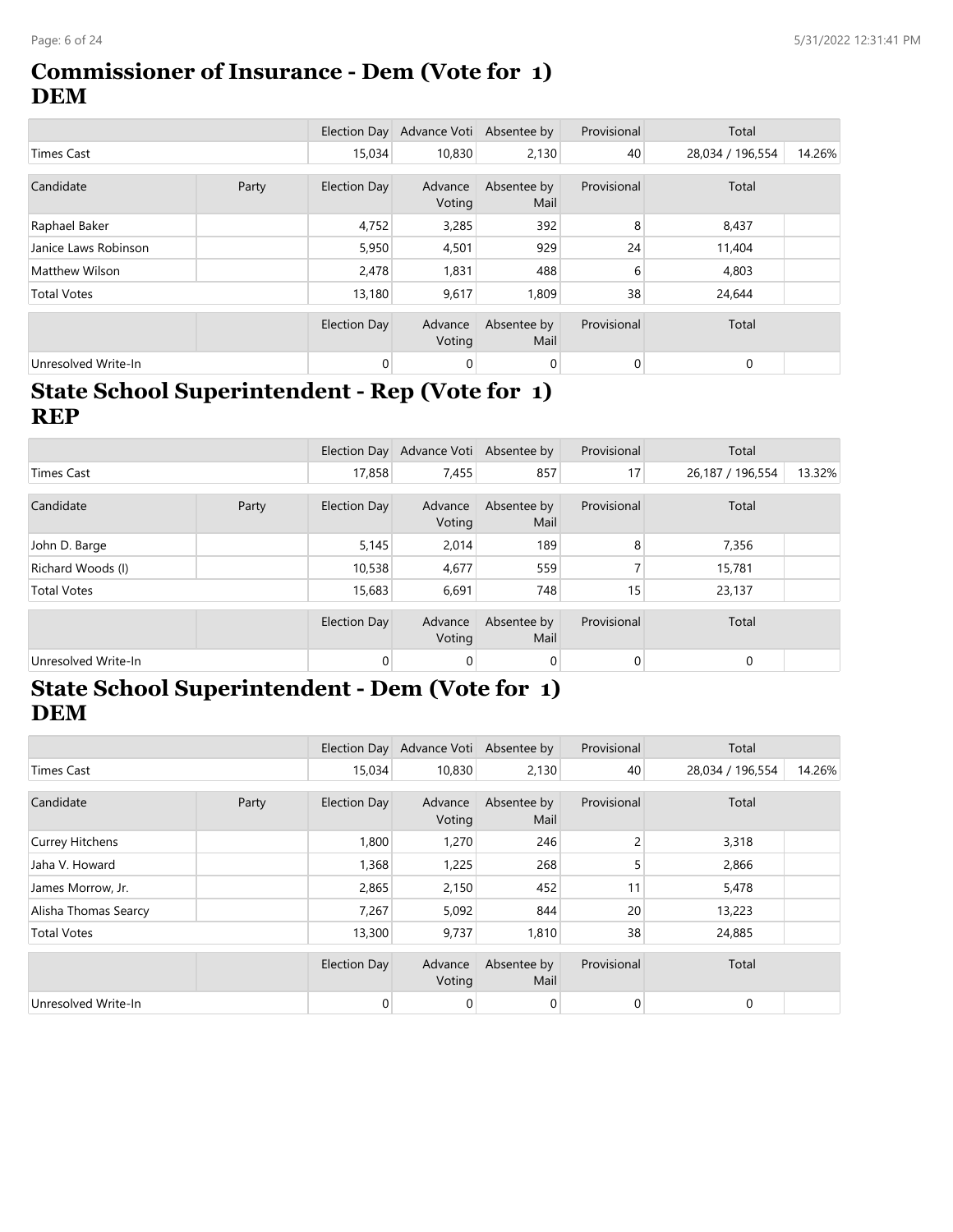#### **Commissioner of Labor - Rep (Vote for 1) REP**

|                       |       |              | Election Day Advance Voti Absentee by |                     | Provisional     | Total            |        |
|-----------------------|-------|--------------|---------------------------------------|---------------------|-----------------|------------------|--------|
| Times Cast            |       | 17,858       | 7,455                                 | 857                 | 17              | 26,187 / 196,554 | 13.32% |
| Candidate             | Party | Election Day | Advance<br>Voting                     | Absentee by<br>Mail | Provisional     | Total            |        |
| Kartik Bhatt          |       | 971          | 473                                   | 48                  | 4               | 1,496            |        |
| Mike Coan             |       | 4,332        | 1,747                                 | 198                 | 2               | 6,279            |        |
| <b>Bruce Thompson</b> |       | 8,860        | 3,848                                 | 408                 | 9               | 13,125           |        |
| <b>Total Votes</b>    |       | 14,163       | 6,068                                 | 654                 | 15 <sub>1</sub> | 20,900           |        |
|                       |       | Election Day | Advance<br>Voting                     | Absentee by<br>Mail | Provisional     | Total            |        |
| Unresolved Write-In   |       | $\mathbf{0}$ | 0                                     | 0                   | 0               | $\mathbf{0}$     |        |

### **Commissioner of Labor - Dem (Vote for 1) DEM**

|                            |       |                     | Election Day Advance Voti Absentee by |                     | Provisional    | Total            |        |
|----------------------------|-------|---------------------|---------------------------------------|---------------------|----------------|------------------|--------|
| <b>Times Cast</b>          |       | 15,034              | 10,830                                | 2,130               | 40             | 28,034 / 196,554 | 14.26% |
| Candidate                  | Party | <b>Election Day</b> | Advance<br>Voting                     | Absentee by<br>Mail | Provisional    | Total            |        |
| William "Will" Boddie, Jr. |       | 1,902               | 1,164                                 | 230                 | $\overline{4}$ | 3,300            |        |
| Thomas Dean                |       | 581                 | 410                                   | 57                  | $\overline{4}$ | 1,052            |        |
| Nicole Horn                |       | 1,695               | 1,219                                 | 196                 | 6              | 3,116            |        |
| Lester G. Jackson III      |       | 8,584               | 6,659                                 | 1,369               | 21             | 16,633           |        |
| Nadia Surrency             |       | 1,073               | 677                                   | 104                 | 4              | 1,858            |        |
| <b>Total Votes</b>         |       | 13,835              | 10,129                                | 1,956               | 39             | 25,959           |        |
|                            |       | Election Day        | Advance<br>Voting                     | Absentee by<br>Mail | Provisional    | Total            |        |
| Unresolved Write-In        |       | $\overline{0}$      | $\mathbf 0$                           | $\mathbf 0$         | $\mathbf 0$    | $\mathbf 0$      |        |

#### **PSC - District 2 - Rep (Vote for 1) REP**

|                     |       |                     | Election Day Advance Voti Absentee by |                     | Provisional     | Total            |        |
|---------------------|-------|---------------------|---------------------------------------|---------------------|-----------------|------------------|--------|
| <b>Times Cast</b>   |       | 17,858              | 7,455                                 | 857                 | 17              | 26,187 / 196,554 | 13.32% |
| Candidate           | Party | Election Day        | Advance<br>Voting                     | Absentee by<br>Mail | Provisional     | Total            |        |
| Tim Echols (I)      |       | 14,615              | 6,299                                 | 646                 | 13 <sub>1</sub> | 21,573           |        |
| <b>Total Votes</b>  |       | 14,615              | 6,299                                 | 646                 | 13 <sub>1</sub> | 21,573           |        |
|                     |       | <b>Election Day</b> | Advance<br>Voting                     | Absentee by<br>Mail | Provisional     | Total            |        |
| Unresolved Write-In |       | $\mathbf{0}$        | 0                                     | $\overline{0}$      | $\overline{0}$  | $\mathbf 0$      |        |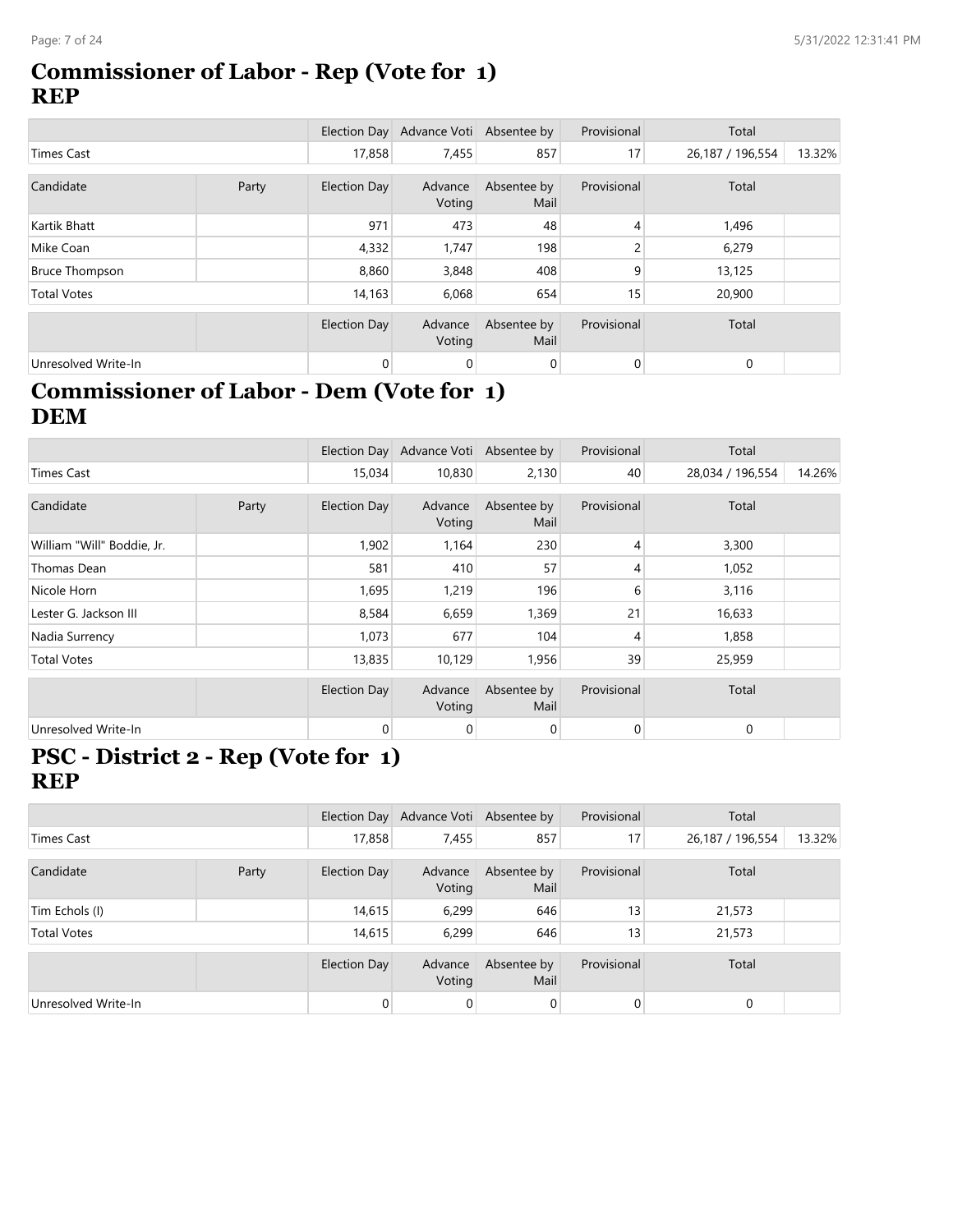#### **PSC - District 2 - Dem (Vote for 1) DEM**

|                     |       |                     | Election Day Advance Voti Absentee by |                     | Provisional    | Total            |        |
|---------------------|-------|---------------------|---------------------------------------|---------------------|----------------|------------------|--------|
| <b>Times Cast</b>   |       | 15,034              | 10,830                                | 2,130               | 40             | 28,034 / 196,554 | 14.26% |
| Candidate           | Party | Election Day        | Advance<br>Voting                     | Absentee by<br>Mail | Provisional    | Total            |        |
| Patty Durand        |       | 6,760               | 5,014                                 | 1,103               | 16             | 12,893           |        |
| Russell Edwards     |       | 6,015               | 4,349                                 | 666                 | 21             | 11,051           |        |
| <b>Total Votes</b>  |       | 12,775              | 9,363                                 | 1,769               | 37             | 23,944           |        |
|                     |       | <b>Election Day</b> | Advance<br>Voting                     | Absentee by<br>Mail | Provisional    | Total            |        |
| Unresolved Write-In |       | $\mathbf{0}$        | 0                                     | $\mathbf 0$         | $\overline{0}$ | $\mathbf{0}$     |        |

### **PSC - District 3 - Rep (Vote for 1) REP**

|                     |       |              | Election Day Advance Voti Absentee by |                     | Provisional | Total            |        |
|---------------------|-------|--------------|---------------------------------------|---------------------|-------------|------------------|--------|
| Times Cast          |       | 17,858       | 7,455                                 | 857                 | 17          | 26,187 / 196,554 | 13.32% |
| Candidate           | Party | Election Day | Advance<br>Voting                     | Absentee by<br>Mail | Provisional | Total            |        |
| Fitz Johnson (I)    |       | 14,193       | 6,072                                 | 642                 | 13          | 20,920           |        |
| <b>Total Votes</b>  |       | 14,193       | 6,072                                 | 642                 | 13          | 20,920           |        |
|                     |       | Election Day | Advance<br>Voting                     | Absentee by<br>Mail | Provisional | Total            |        |
| Unresolved Write-In |       | 0            | $\mathbf 0$                           | $\mathbf 0$         | $\mathbf 0$ | $\mathbf{0}$     |        |

### **PSC - District 3 - Dem (Vote for 1) DEM**

|                     |       |              | Election Day Advance Voti Absentee by |                     | Provisional    | Total            |        |
|---------------------|-------|--------------|---------------------------------------|---------------------|----------------|------------------|--------|
| Times Cast          |       | 15,034       | 10,830                                | 2,130               | 40             | 28,034 / 196,554 | 14.26% |
| Candidate           | Party | Election Day | Advance<br>Voting                     | Absentee by<br>Mail | Provisional    | Total            |        |
| Shelia Edwards      |       | 7,684        | 5,769                                 | 916                 | 21             | 14,390           |        |
| Chandra Farley      |       | 3,738        | 2,640                                 | 632                 | 12             | 7,022            |        |
| <b>Missy Moore</b>  |       | 1,558        | 1,092                                 | 220                 | 5              | 2,875            |        |
| <b>Total Votes</b>  |       | 12,980       | 9,501                                 | 1,768               | 38             | 24,287           |        |
|                     |       | Election Day | Advance<br>Voting                     | Absentee by<br>Mail | Provisional    | Total            |        |
| Unresolved Write-In |       | $\mathbf{0}$ | 0                                     | $\mathbf 0$         | $\overline{0}$ | $\mathbf 0$      |        |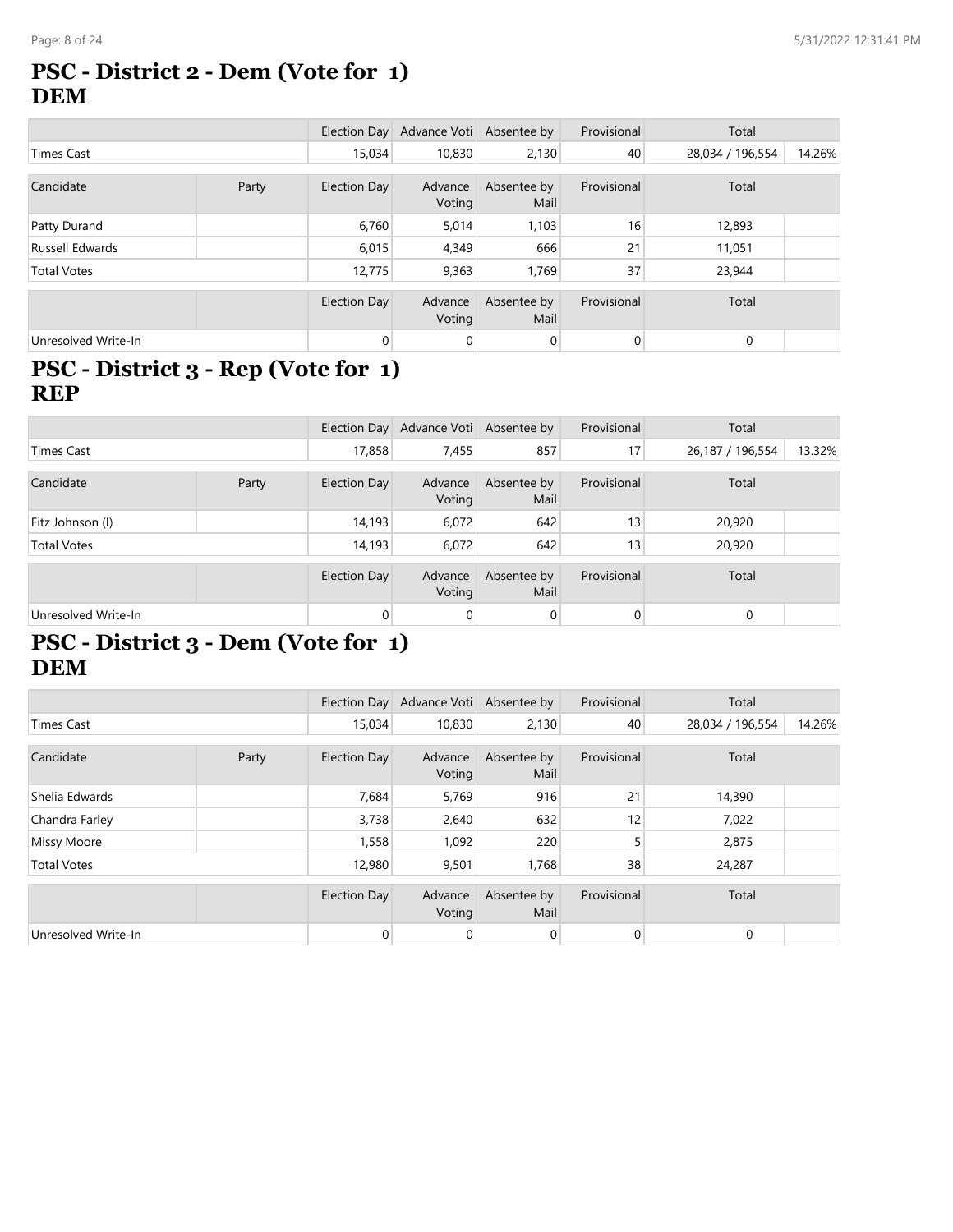### **US House of Representatives - District 1 - Rep (Vote for 1) REP**

|                            |       |              | Election Day Advance Voti Absentee by |                     | Provisional     | Total            |        |
|----------------------------|-------|--------------|---------------------------------------|---------------------|-----------------|------------------|--------|
| <b>Times Cast</b>          |       | 17,858       | 7,455                                 | 857                 | 17 <sub>1</sub> | 26,187 / 196,554 | 13.32% |
| Candidate                  | Party | Election Day | Advance<br>Voting                     | Absentee by<br>Mail | Provisional     | Total            |        |
| Earl L. "Buddy" Carter (I) |       | 15,756       | 6,536                                 | 724                 | 14              | 23,030           |        |
| <b>Total Votes</b>         |       | 15,756       | 6,536                                 | 724                 | 14              | 23,030           |        |
|                            |       | Election Day | Advance<br>Voting                     | Absentee by<br>Mail | Provisional     | Total            |        |
| Unresolved Write-In        |       | 0            | $\mathbf 0$                           | $\mathbf 0$         | $\overline{0}$  | $\mathbf{0}$     |        |

### **US House of Representatives - District 1 - Dem (Vote for 1) DEM**

|                     |       |                     | Election Day Advance Voti Absentee by |                     | Provisional    | Total            |        |
|---------------------|-------|---------------------|---------------------------------------|---------------------|----------------|------------------|--------|
| <b>Times Cast</b>   |       |                     | 10,830                                | 2,132               | 40             | 28,036 / 196,554 | 14.26% |
| Candidate           | Party | Election Day        | Advance<br>Voting                     | Absentee by<br>Mail | Provisional    | Total            |        |
| Joyce Marie Griggs  |       | 6,714               | 4,644                                 | 715                 | 23             | 12,096           |        |
| Wade Herring        |       | 5,793               | 4,754                                 | 1,172               | 10             | 11,729           |        |
| Michelle L. Munroe  |       | 1,697               | 989                                   | 130                 | 6              | 2,822            |        |
| <b>Total Votes</b>  |       | 14,204              | 10,387                                | 2,017               | 39             | 26,647           |        |
|                     |       | <b>Election Day</b> | Advance<br>Voting                     | Absentee by<br>Mail | Provisional    | Total            |        |
| Unresolved Write-In |       | $\mathbf{0}$        | 0                                     | 0                   | $\overline{0}$ | 0                |        |

#### **State Senate - District 1 - Rep (Vote for 1) REP**

|                     |       |              | Election Day Advance Voti Absentee by |                     | Provisional    | Total           |        |
|---------------------|-------|--------------|---------------------------------------|---------------------|----------------|-----------------|--------|
| Times Cast          |       | 10,231       | 4,368                                 | 447                 |                | 15,053 / 59,842 | 25.15% |
| Candidate           | Party | Election Day | Advance<br>Voting                     | Absentee by<br>Mail | Provisional    | Total           |        |
| Ben Watson (I)      |       | 8,910        | 3,831                                 | 368                 | 6              | 13,115          |        |
| <b>Total Votes</b>  |       | 8,910        | 3,831                                 | 368                 | 6              | 13,115          |        |
|                     |       | Election Day | Advance<br>Voting                     | Absentee by<br>Mail | Provisional    | Total           |        |
| Unresolved Write-In |       | 0            | 0                                     | 0                   | $\overline{0}$ | 0               |        |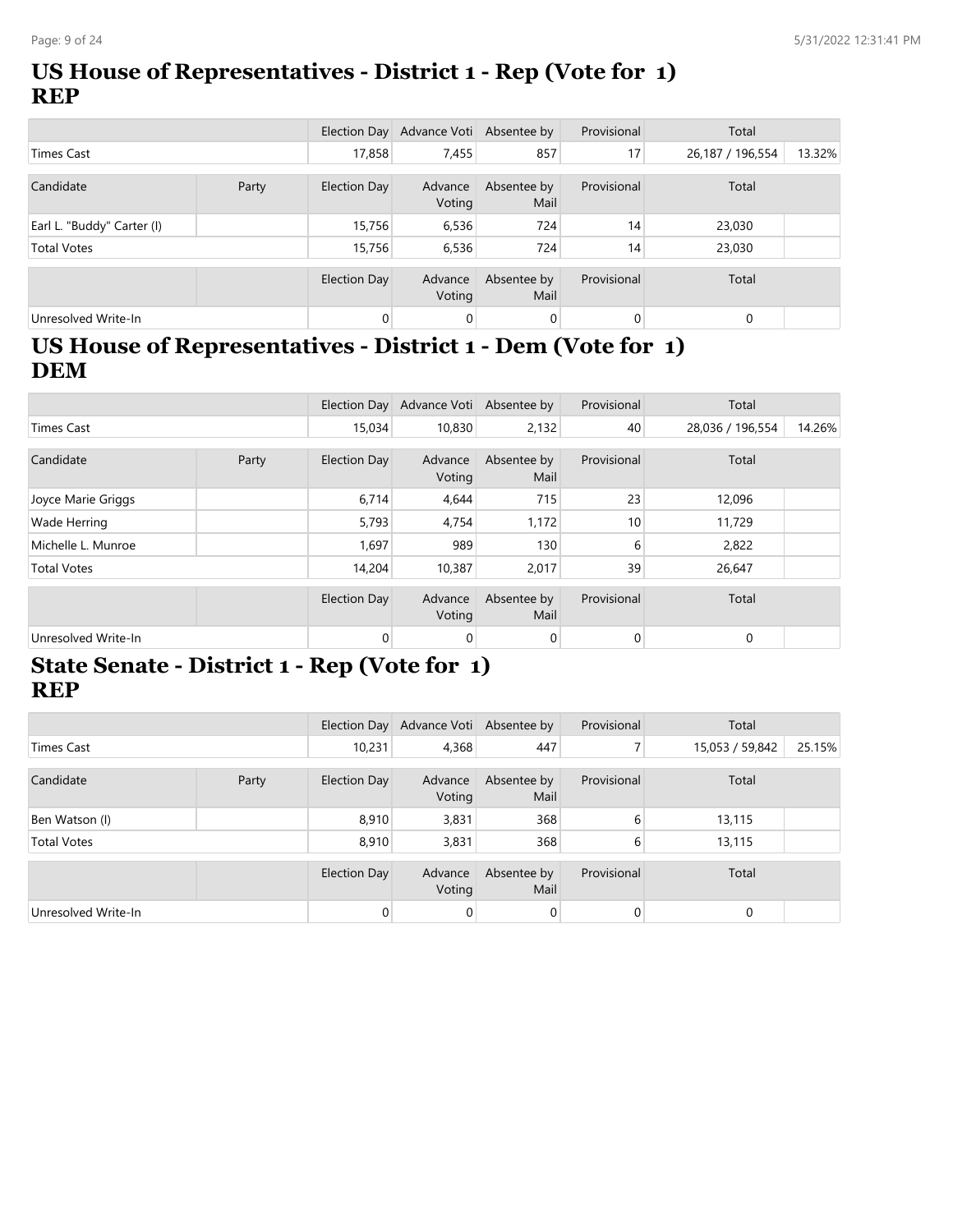#### **State Senate - District 1 - Dem (Vote for 1) DEM**

|                        |       |              | Election Day Advance Voti Absentee by |                     | Provisional  | Total          |       |
|------------------------|-------|--------------|---------------------------------------|---------------------|--------------|----------------|-------|
| <b>Times Cast</b>      |       | 2,842        | 2,588                                 | 470                 |              | 5,907 / 59,842 | 9.87% |
|                        |       |              |                                       |                     |              |                |       |
| Candidate              | Party | Election Day | Advance<br>Voting                     | Absentee by<br>Mail | Provisional  | Total          |       |
| James "Jay" Jones      |       | 1,828        | 1,732                                 | 279                 | 2            | 3,841          |       |
| Andrew Robert Niquette |       | 519          | 443                                   | 69                  | $\Omega$     | 1,031          |       |
| <b>Total Votes</b>     |       | 2,347        | 2,175                                 | 348                 | 2            | 4,872          |       |
|                        |       | Election Day | Advance<br>Voting                     | Absentee by<br>Mail | Provisional  | Total          |       |
| Unresolved Write-In    |       | $\mathbf{0}$ | $\mathbf 0$                           | 0                   | $\mathbf{0}$ | $\mathbf{0}$   |       |

### **State Senate - District 2 - Rep (Vote for 1) REP**

|                     |       |                | Election Day Advance Voti Absentee by |                     | Provisional  | Total           |       |
|---------------------|-------|----------------|---------------------------------------|---------------------|--------------|-----------------|-------|
| <b>Times Cast</b>   |       | 6,011          | 2,351                                 | 319                 | 9            | 8,690 / 120,348 | 7.22% |
| Candidate           | Party | Election Day   | Advance<br>Voting                     | Absentee by<br>Mail | Provisional  | Total           |       |
| Ken Yasger          |       | 2,072          | 869                                   | 119                 |              | 3,061           |       |
| Clinton Young       |       | 2,677          | 1.058                                 | 117                 |              | 3,859           |       |
| <b>Total Votes</b>  |       | 4,749          | 1,927                                 | 236                 | 8            | 6,920           |       |
|                     |       | Election Day   | Advance<br>Voting                     | Absentee by<br>Mail | Provisional  | Total           |       |
| Unresolved Write-In |       | $\overline{0}$ | $\mathbf 0$                           | 0                   | $\mathbf{0}$ | $\mathbf 0$     |       |

### **State Senate - District 2 - Dem (Vote for 1) DEM**

|                     |       |              | Election Day Advance Voti Absentee by |                     | Provisional     | Total            |        |
|---------------------|-------|--------------|---------------------------------------|---------------------|-----------------|------------------|--------|
| Times Cast          |       | 11,439       | 7,405                                 | 1,522               | 30 <sup>°</sup> | 20,396 / 120,348 | 16.95% |
| Candidate           | Party | Election Day | Advance<br>Voting                     | Absentee by<br>Mail | Provisional     | Total            |        |
| Derek Mallow        |       | 6,727        | 4,461                                 | 1,002               |                 | 12,197           |        |
| Orlando Scott       |       | 3,593        | 2,332                                 | 397                 | 15              | 6,337            |        |
| <b>Total Votes</b>  |       | 10,320       | 6,793                                 | 1,399               | 22              | 18,534           |        |
|                     |       | Election Day | Advance<br>Voting                     | Absentee by<br>Mail | Provisional     | Total            |        |
| Unresolved Write-In |       | $\mathbf{0}$ | 0                                     | 0                   | $\overline{0}$  | $\mathbf 0$      |        |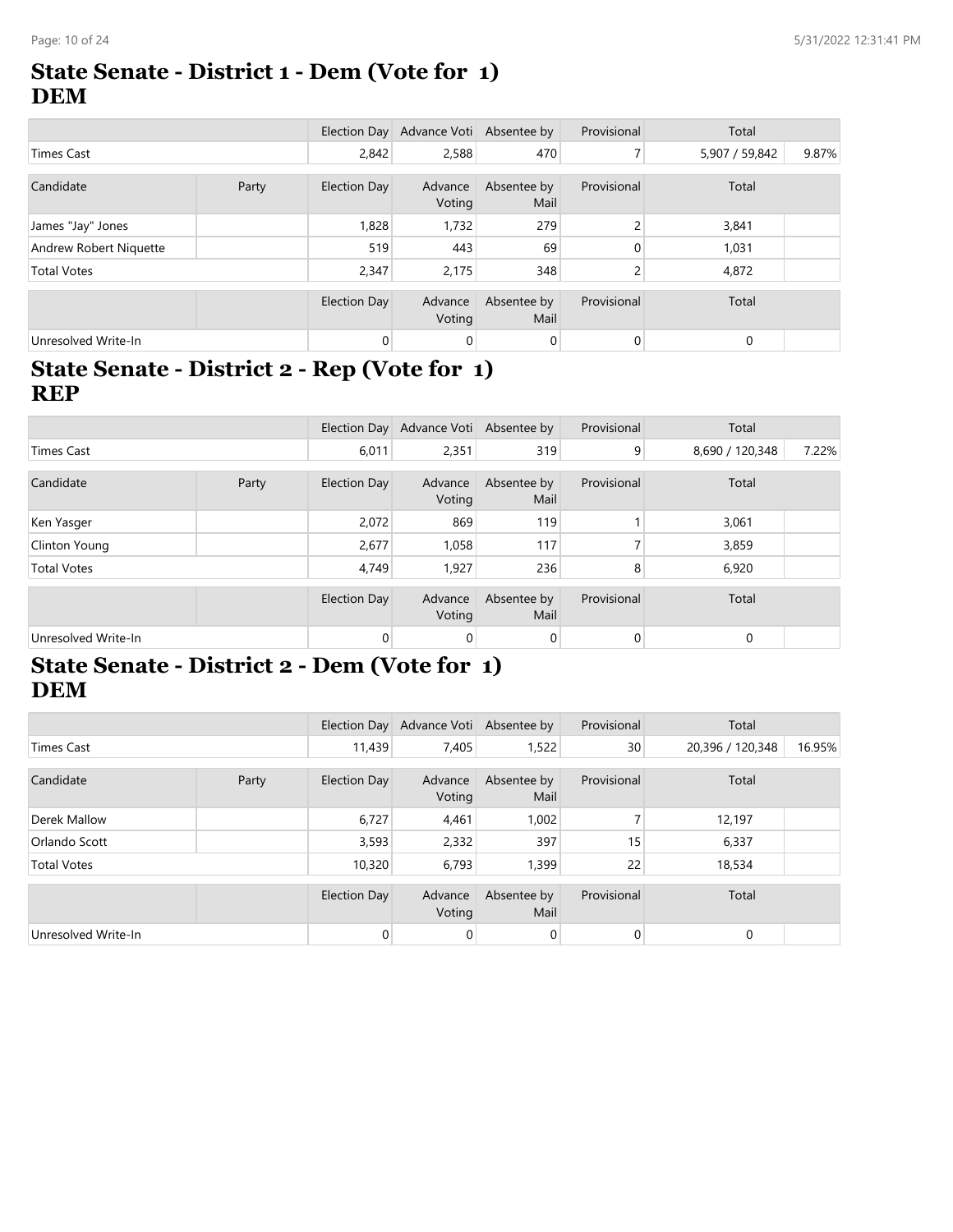#### **State Senate - District 4 - Rep (Vote for 1) REP**

|                     |       |              | Election Day Advance Voti Absentee by |                     | Provisional    | Total          |        |
|---------------------|-------|--------------|---------------------------------------|---------------------|----------------|----------------|--------|
| <b>Times Cast</b>   |       | 1,616        | 736                                   | 91                  |                | 2,444 / 16,364 | 14.94% |
| Candidate           | Party | Election Day | Advance<br>Voting                     | Absentee by<br>Mail | Provisional    | Total          |        |
| Billy Hickman (l)   |       | 1,330        | 625                                   | 75                  |                | 2,031          |        |
| <b>Total Votes</b>  |       | 1,330        | 625                                   | 75                  |                | 2,031          |        |
|                     |       | Election Day | Advance<br>Voting                     | Absentee by<br>Mail | Provisional    | Total          |        |
| Unresolved Write-In |       | $\mathbf{0}$ | 0                                     | 0                   | $\overline{0}$ | 0              |        |

### **State House of Representatives - District 161 - Rep (Vote for 1) REP**

|                     |       |              | Election Day Advance Voti Absentee by |                     | Provisional    | Total          |       |
|---------------------|-------|--------------|---------------------------------------|---------------------|----------------|----------------|-------|
| Times Cast          |       | 974          | 246                                   | 32                  |                | 1,253 / 16,666 | 7.52% |
| Candidate           | Party | Election Day | Advance<br>Voting                     | Absentee by<br>Mail | Provisional    | Total          |       |
| Bill Hitchens (I)   |       | 814          | 217                                   | 26                  |                | 1,058          |       |
| <b>Total Votes</b>  |       | 814          | 217                                   | 26                  |                | 1,058          |       |
|                     |       | Election Day | Advance<br>Voting                     | Absentee by<br>Mail | Provisional    | Total          |       |
| Unresolved Write-In |       | 0            | 0                                     | 0                   | $\overline{0}$ | $\Omega$       |       |

#### **State House of Representatives - District 161 - Dem (Vote for 1) DEM**

|                     |       |              | Election Day Advance Voti Absentee by |                     | Provisional    | Total          |        |
|---------------------|-------|--------------|---------------------------------------|---------------------|----------------|----------------|--------|
| Times Cast          |       | 1,090        | 705                                   | 100                 | 3 <sup>1</sup> | 1,898 / 16,666 | 11.39% |
| Candidate           | Party | Election Day | Advance<br>Voting                     | Absentee by<br>Mail | Provisional    | Total          |        |
| Margo Barbee        |       | 959          | 629                                   | 79                  |                | 1,668          |        |
| <b>Total Votes</b>  |       | 959          | 629                                   | 79                  |                | 1,668          |        |
|                     |       | Election Day | Advance<br>Voting                     | Absentee by<br>Mail | Provisional    | Total          |        |
| Unresolved Write-In |       | 0            | 0                                     | $\mathbf 0$         | 0              | $\mathbf 0$    |        |

### **State House of Representatives - District 162 - Dem (Vote for 1) DEM**

|                         |       |              | Election Day Advance Voti Absentee by |                     | Provisional    | Total          |        |
|-------------------------|-------|--------------|---------------------------------------|---------------------|----------------|----------------|--------|
| <b>Times Cast</b>       |       | 2,767        | 2,355                                 | 360                 | 7              | 5,489 / 38,840 | 14.13% |
|                         |       |              |                                       |                     |                |                |        |
| Candidate               | Party | Election Day | Advance<br>Voting                     | Absentee by<br>Mail | Provisional    | Total          |        |
| Carl Wayne Gilliard (I) |       | 2,296        | 2,009                                 | 314                 |                | 4,620          |        |
| Fredrick Praylo         |       |              | 247                                   | 20 <sup>1</sup>     | 0              | 602            |        |
| <b>Total Votes</b>      |       | 2,631        | 2,256                                 | 334                 |                | 5,222          |        |
|                         |       |              |                                       |                     |                |                |        |
|                         |       | Election Day | Advance<br>Voting                     | Absentee by<br>Mail | Provisional    | Total          |        |
| Unresolved Write-In     |       | 0            | 0                                     | 0                   | $\overline{0}$ | 0              |        |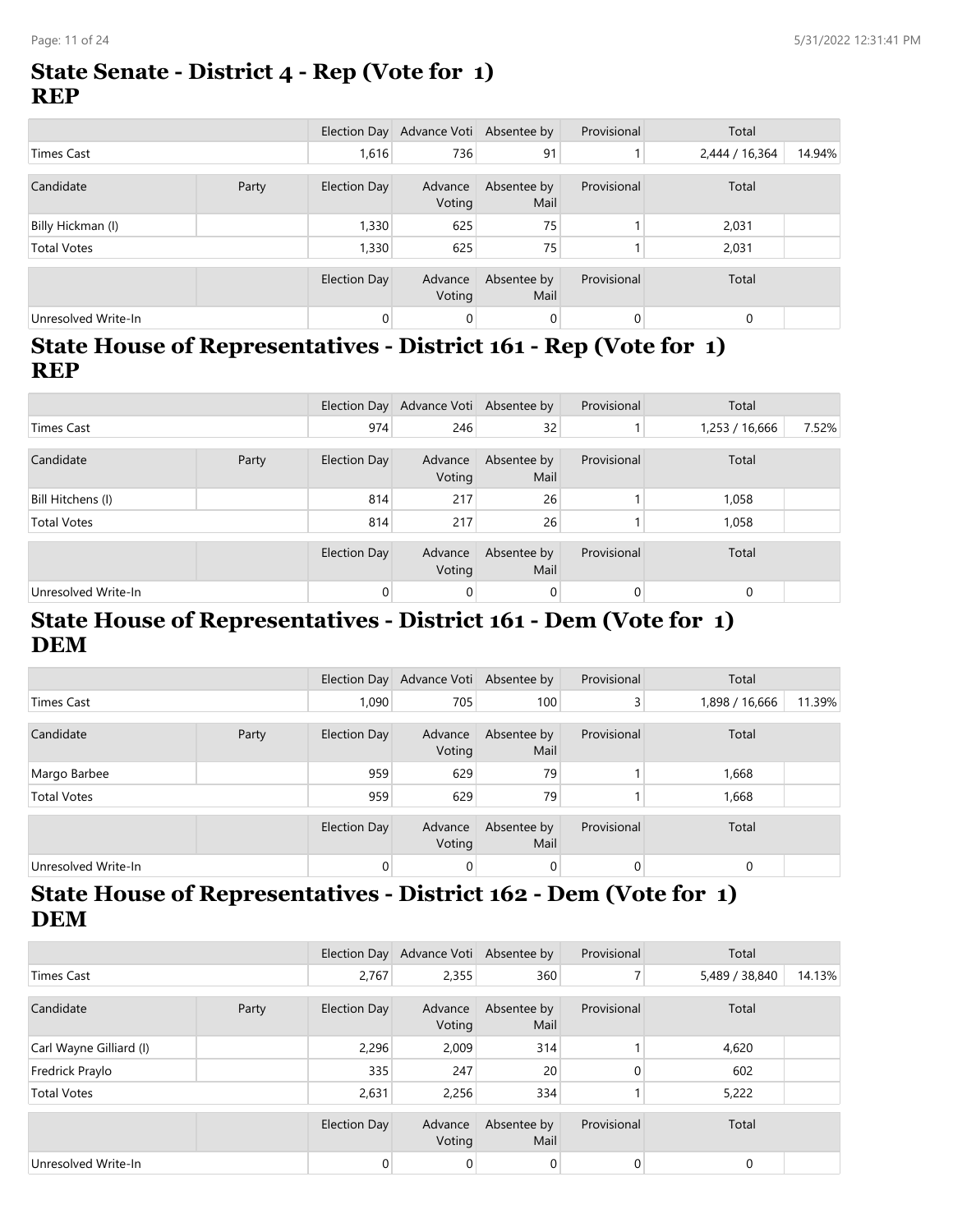### **State House of Representatives - District 163 - Dem (Vote for 1) DEM**

|                          |       |                     | Election Day Advance Voti Absentee by |                     | Provisional    | Total          |        |
|--------------------------|-------|---------------------|---------------------------------------|---------------------|----------------|----------------|--------|
| <b>Times Cast</b>        |       | 4,120               | 2.374                                 | 613                 | 8              | 7,115 / 38,629 | 18.42% |
| Candidate                | Party | Election Day        | Advance<br>Voting                     | Absentee by<br>Mail | Provisional    | Total          |        |
| Weslyn "Mahogany" Bowers |       | 1,472               | 863                                   | 209                 | $\mathcal{L}$  | 2,546          |        |
| Anne Allen Westbrook     |       | 2,317               | 1,343                                 | 360                 |                | 4,021          |        |
| <b>Total Votes</b>       |       | 3.789               | 2.206                                 | 569                 | 3              | 6,567          |        |
|                          |       | <b>Election Day</b> | Advance<br>Voting                     | Absentee by<br>Mail | Provisional    | Total          |        |
| Unresolved Write-In      |       | 0                   | $\mathbf{0}$                          | 0                   | $\overline{0}$ | $\mathbf 0$    |        |

#### **State House of Representatives - District 164 - Rep (Vote for 1) REP**

|                     |       |              | Election Day Advance Voti Absentee by |                     | Provisional    | Total          |        |
|---------------------|-------|--------------|---------------------------------------|---------------------|----------------|----------------|--------|
| Times Cast          |       | 2,680        | 1,190                                 | 144                 | $\overline{2}$ | 4,016 / 26,560 | 15.12% |
| Candidate           | Party | Election Day | Advance<br>Voting                     | Absentee by<br>Mail | Provisional    | Total          |        |
| Chasity Pawvlik     |       | 280          | 118                                   | 13                  |                | 412            |        |
| Ron Stephens (I)    |       | 2,173        | 1,002                                 | 118                 | 0              | 3,293          |        |
| <b>Total Votes</b>  |       | 2,453        | 1,120                                 | 131                 |                | 3,705          |        |
|                     |       | Election Day | Advance<br>Voting                     | Absentee by<br>Mail | Provisional    | Total          |        |
| Unresolved Write-In |       | 0            | 0                                     | 0                   | 0              | $\mathbf{0}$   |        |

#### **State House of Representatives - District 164 - Dem (Vote for 1) DEM**

|                     |       |                     | Election Day Advance Voti Absentee by |                     | Provisional | Total          |        |
|---------------------|-------|---------------------|---------------------------------------|---------------------|-------------|----------------|--------|
| Times Cast          |       | 1,229               | 1,271                                 | 241                 |             | 2,748 / 26,560 | 10.35% |
| Candidate           | Party | Election Day        | Advance<br>Voting                     | Absentee by<br>Mail | Provisional | Total          |        |
| Marcus Thompson     |       | 1,083               | 1,116                                 | 197                 | C.          | 2,398          |        |
| <b>Total Votes</b>  |       | 1,083               | 1,116                                 | 197                 | C.<br>ے     | 2,398          |        |
|                     |       | <b>Election Day</b> | Advance<br>Voting                     | Absentee by<br>Mail | Provisional | Total          |        |
| Unresolved Write-In |       | $\overline{0}$      | $\mathbf 0$                           | $\mathbf 0$         | 0           | $\mathbf 0$    |        |

#### **State House of Representatives - District 165 - Dem (Vote for 1) DEM**

|                     |       |                     | Election Day Advance Voti Absentee by |                     | Provisional | Total          |        |
|---------------------|-------|---------------------|---------------------------------------|---------------------|-------------|----------------|--------|
| Times Cast          |       | 4,139               | 2,572                                 | 551                 | 15          | 7,277 / 37,890 | 19.21% |
| Candidate           | Party | Election Day        | Advance<br>Voting                     | Absentee by<br>Mail | Provisional | Total          |        |
| Edna Jackson (I)    |       | 3,863               | 2,417                                 | 519                 | 10          | 6,809          |        |
| <b>Total Votes</b>  |       | 3,863               | 2,417                                 | 519                 | 10          | 6,809          |        |
|                     |       | <b>Election Day</b> | Advance<br>Voting                     | Absentee by<br>Mail | Provisional | Total          |        |
| Unresolved Write-In |       | $\mathbf{0}$        | 0                                     | 0                   | $\Omega$    | $\mathbf 0$    |        |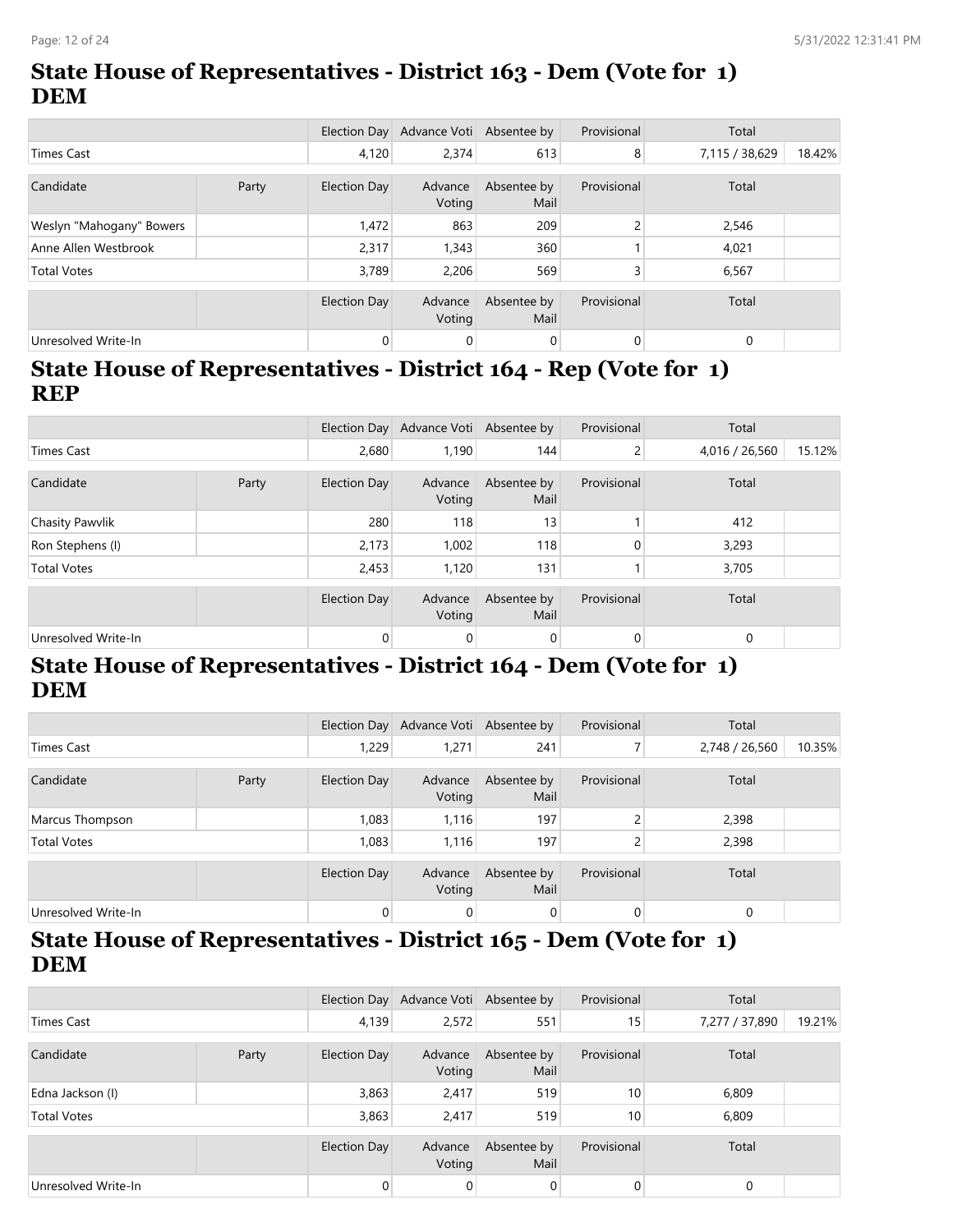### **State House of Representatives - District 166 - Rep (Vote for 1) REP**

|                     |       |              | Election Day Advance Voti Absentee by |                     | Provisional | Total           |        |
|---------------------|-------|--------------|---------------------------------------|---------------------|-------------|-----------------|--------|
| <b>Times Cast</b>   |       | 8,165        | 3,491                                 | 328                 | 6           | 11,990 / 37,969 | 31.58% |
| Candidate           | Party | Election Day | Advance<br>Voting                     | Absentee by<br>Mail | Provisional | Total           |        |
| Jesse Petrea (I)    |       | 7.001        | 3,012                                 | 255                 | 4           | 10,272          |        |
| <b>Total Votes</b>  |       | 7.001        | 3,012                                 | 255                 | 4           | 10,272          |        |
|                     |       | Election Day | Advance<br>Voting                     | Absentee by<br>Mail | Provisional | Total           |        |
| Unresolved Write-In |       | 0            | $\mathbf 0$                           | $\mathbf 0$         | $\mathbf 0$ | $\Omega$        |        |

#### **County Board of Elections Member 1 - Rep (Vote for 1) REP**

|                            |  |                     | Election Day Advance Voti Absentee by |                     | Provisional | Total            |        |
|----------------------------|--|---------------------|---------------------------------------|---------------------|-------------|------------------|--------|
| Times Cast                 |  | 17,858              | 7,455                                 | 857                 | 17          | 26,187 / 196,554 | 13.32% |
| Candidate<br>Party         |  | <b>Election Day</b> | Advance<br>Voting                     | Absentee by<br>Mail | Provisional | Total            |        |
| Robin Greco                |  | 5,789               | 2,358                                 | 200                 | 4           | 8,351            |        |
| Marianne Mercer Heimes (I) |  | 8,037               | 3,634                                 | 477                 |             | 12,155           |        |
| Jennifer Salandi           |  | 1,964               | 774                                   | 70                  |             | 2,812            |        |
| <b>Total Votes</b>         |  | 15,790              | 6,766                                 | 747                 | 15          | 23,318           |        |
|                            |  | <b>Election Day</b> | Advance<br>Voting                     | Absentee by<br>Mail | Provisional | Total            |        |
| Unresolved Write-In        |  | 0                   | $\mathbf{0}$                          | 0                   | 0           | $\mathbf{0}$     |        |

### **County Board of Elections Member 2 - Dem (Vote for 1) DEM**

|                              |       |              | Election Day Advance Voti Absentee by |                     | Provisional    | Total            |        |
|------------------------------|-------|--------------|---------------------------------------|---------------------|----------------|------------------|--------|
| Times Cast                   |       | 15,034       | 10,830                                | 2,130               | 40             | 28,034 / 196,554 | 14.26% |
| Candidate                    | Party | Election Day | Advance<br>Voting                     | Absentee by<br>Mail | Provisional    | Total            |        |
| Corey D. Foreman             |       | 4,005        | 2.700                                 | 333                 | 10             | 7,048            |        |
| Malinda Jane Scott Hodge (I) |       | 9,305        | 7.030                                 | 1,517               | 29             | 17,881           |        |
| <b>Total Votes</b>           |       | 13,310       | 9.730                                 | 1,850               | 39             | 24,929           |        |
|                              |       | Election Day | Advance<br>Voting                     | Absentee by<br>Mail | Provisional    | Total            |        |
| Unresolved Write-In          |       | $\mathbf{0}$ | 0                                     | 0                   | $\overline{0}$ | $\mathbf{0}$     |        |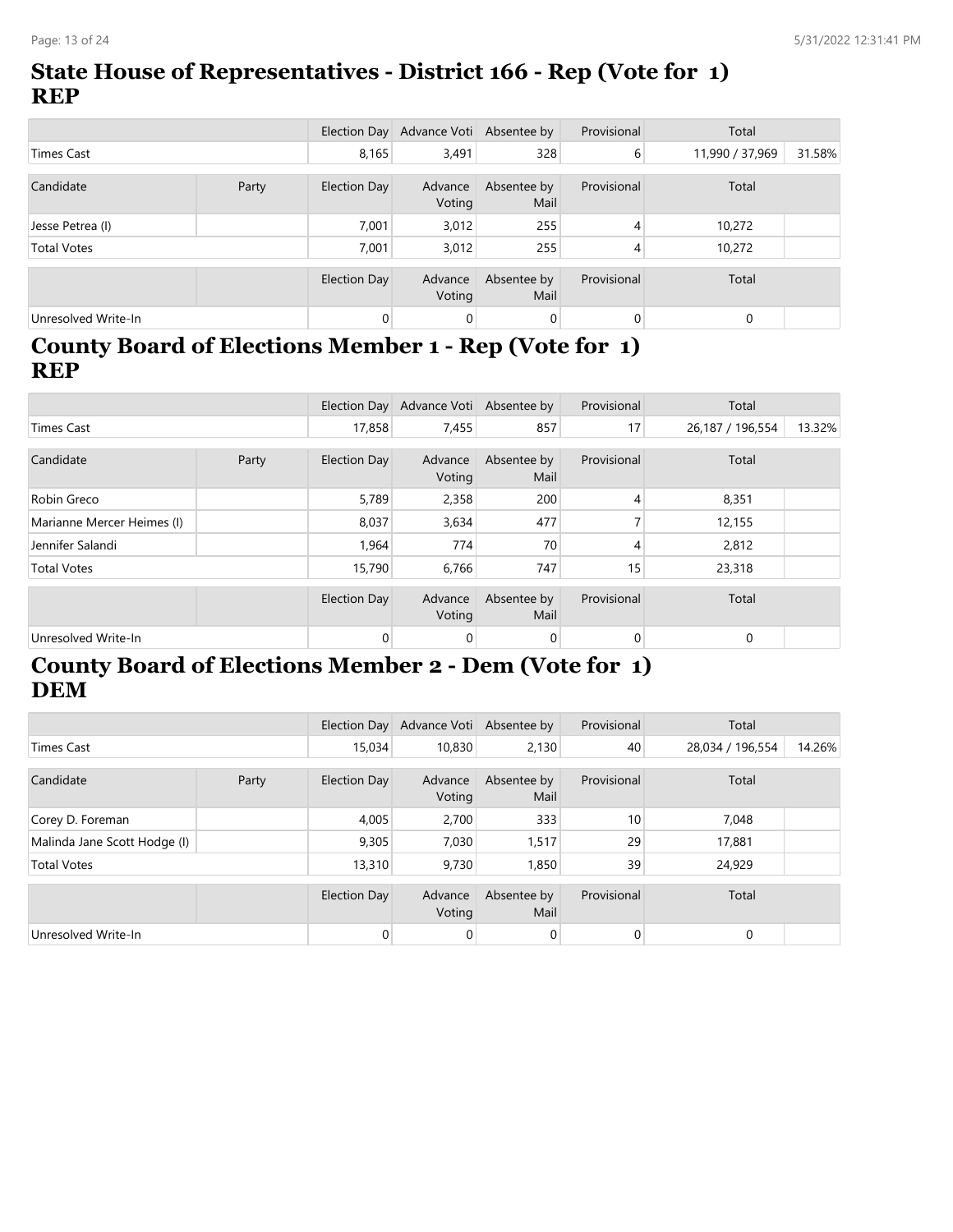#### **County Board of Elections Member 3 - Rep (Vote for 1) REP**

|                        |       |                     | Election Day Advance Voti Absentee by |                     | Provisional    | Total            |        |
|------------------------|-------|---------------------|---------------------------------------|---------------------|----------------|------------------|--------|
| Times Cast             |       | 17,858              | 7,455                                 | 857                 | 17             | 26,187 / 196,554 | 13.32% |
| Candidate              | Party | Election Day        | Advance<br>Voting                     | Absentee by<br>Mail | Provisional    | Total            |        |
| James Brisson Hall (I) |       | 10,863              | 4,810                                 | 560                 | 6              | 16,239           |        |
| Beverly Meng           |       | 4,535               | 1,783                                 | 159                 | 9              | 6,486            |        |
| <b>Total Votes</b>     |       | 15,398              | 6,593                                 | 719                 | 15             | 22,725           |        |
|                        |       | <b>Election Day</b> | Advance<br>Voting                     | Absentee by<br>Mail | Provisional    | Total            |        |
| Unresolved Write-In    |       | $\mathbf{0}$        | 0                                     | 0                   | $\overline{0}$ | $\mathbf{0}$     |        |

### **County Board of Elections Member 4 - Dem (Vote for 1) DEM**

|                     |       |                     | Election Day Advance Voti Absentee by |                     | Provisional    | Total            |        |
|---------------------|-------|---------------------|---------------------------------------|---------------------|----------------|------------------|--------|
| <b>Times Cast</b>   |       | 15,034              | 10,830                                | 2,130               | 40             | 28,034 / 196,554 | 14.26% |
|                     |       |                     |                                       |                     |                |                  |        |
| Candidate           | Party | <b>Election Day</b> | Advance<br>Voting                     | Absentee by<br>Mail | Provisional    | Total            |        |
| Trish Brown         |       | 8,237               | 5,587                                 | 845                 | 25             | 14,694           |        |
| Alldrein Murray (I) |       | 5,114               | 4,183                                 | 1,034               | 13             | 10,344           |        |
| <b>Total Votes</b>  |       | 13,351              | 9,770                                 | 1,879               | 38             | 25,038           |        |
|                     |       | Election Day        | Advance                               | Absentee by         | Provisional    | Total            |        |
|                     |       |                     | Voting                                | Mail                |                |                  |        |
| Unresolved Write-In |       | 0                   | 0                                     | 0                   | $\overline{0}$ | $\mathbf{0}$     |        |

#### **Party Question 1 - Rep (Vote for 1) REP**

|                     |  |                | Election Day Advance Voti Absentee by |                     | Provisional     | Total            |        |
|---------------------|--|----------------|---------------------------------------|---------------------|-----------------|------------------|--------|
| Times Cast          |  | 17,858         | 7,455                                 | 857                 | 17 <sub>1</sub> | 26,187 / 196,554 | 13.32% |
| Candidate<br>Party  |  | Election Day   | Advance<br>Voting                     | Absentee by<br>Mail | Provisional     | Total            |        |
| Yes                 |  | 16,352         | 6,763                                 | 770                 | 14 <sub>1</sub> | 23,899           |        |
| No                  |  | 1,212          | 593                                   | 56                  | 2               | 1,863            |        |
| <b>Total Votes</b>  |  | 17,564         | 7,356                                 | 826                 | 16              | 25,762           |        |
|                     |  | Election Day   | Advance<br>Voting                     | Absentee by<br>Mail | Provisional     | Total            |        |
| Unresolved Write-In |  | $\overline{0}$ | 0                                     | $\overline{0}$      | $\overline{0}$  | $\mathbf{0}$     |        |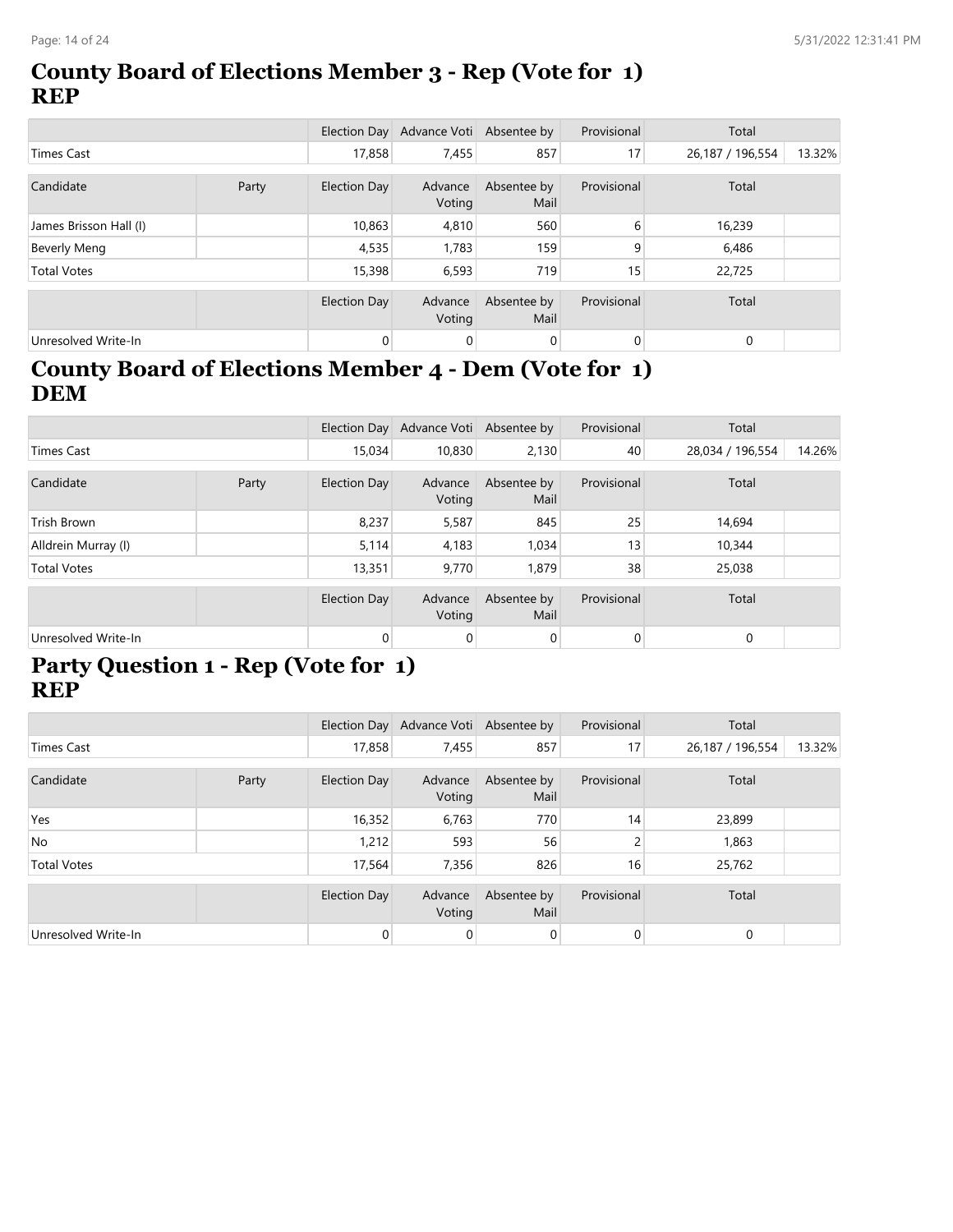#### **Party Question 2 - Rep (Vote for 1) REP**

|                     |       |              | Election Day Advance Voti Absentee by |                     | Provisional    | Total            |        |
|---------------------|-------|--------------|---------------------------------------|---------------------|----------------|------------------|--------|
| Times Cast          |       | 17,858       | 7,455                                 | 857                 | 17             | 26,187 / 196,554 | 13.32% |
| Candidate           | Party | Election Day | Advance<br>Voting                     | Absentee by<br>Mail | Provisional    | Total            |        |
| Yes                 |       | 14,582       | 6,007                                 | 640                 | 15             | 21,244           |        |
| <b>No</b>           |       | 2,804        | 1,285                                 | 178                 |                | 4,268            |        |
| <b>Total Votes</b>  |       | 17,386       | 7,292                                 | 818                 | 16             | 25,512           |        |
|                     |       | Election Day | Advance<br>Voting                     | Absentee by<br>Mail | Provisional    | Total            |        |
| Unresolved Write-In |       | $\mathbf{0}$ | 0                                     | 0                   | $\overline{0}$ | $\mathbf{0}$     |        |

### **Party Question 3 - Rep (Vote for 1) REP**

|                     |       |              | Election Day Advance Voti Absentee by |                     | Provisional | Total            |        |
|---------------------|-------|--------------|---------------------------------------|---------------------|-------------|------------------|--------|
| <b>Times Cast</b>   |       | 17,858       | 7,455                                 | 857                 | 17          | 26,187 / 196,554 | 13.32% |
| Candidate           | Party | Election Day | Advance<br>Voting                     | Absentee by<br>Mail | Provisional | Total            |        |
| Yes                 |       | 14,674       | 6,082                                 | 665                 | 12          | 21,433           |        |
| No                  |       | 2,539        | 1,138                                 | 127                 | 4           | 3,808            |        |
| <b>Total Votes</b>  |       | 17,213       | 7,220                                 | 792                 | 16          | 25,241           |        |
|                     |       | Election Day | Advance<br>Voting                     | Absentee by<br>Mail | Provisional | Total            |        |
| Unresolved Write-In |       | $\mathbf{0}$ | $\mathbf 0$                           | $\mathbf 0$         | 0           | $\mathbf 0$      |        |

#### **Party Question 4 - Rep (Vote for 1) REP**

|                     |       |                     | Election Day Advance Voti Absentee by |                     | Provisional    | Total            |        |
|---------------------|-------|---------------------|---------------------------------------|---------------------|----------------|------------------|--------|
| Times Cast          |       | 17,858              | 7,455                                 | 857                 | 17             | 26,187 / 196,554 | 13.32% |
| Candidate           | Party | Election Day        | Advance<br>Voting                     | Absentee by<br>Mail | Provisional    | Total            |        |
| Yes                 |       | 14,873              | 6,300                                 | 712                 | 11             | 21,896           |        |
| No                  |       | 2,023               | 833                                   | 60                  |                | 2,921            |        |
| <b>Total Votes</b>  |       | 16,896              | 7,133                                 | 772                 | 16             | 24,817           |        |
|                     |       | <b>Election Day</b> | Advance<br>Voting                     | Absentee by<br>Mail | Provisional    | Total            |        |
| Unresolved Write-In |       | $\mathbf{0}$        | 0                                     | $\overline{0}$      | $\overline{0}$ | $\mathbf{0}$     |        |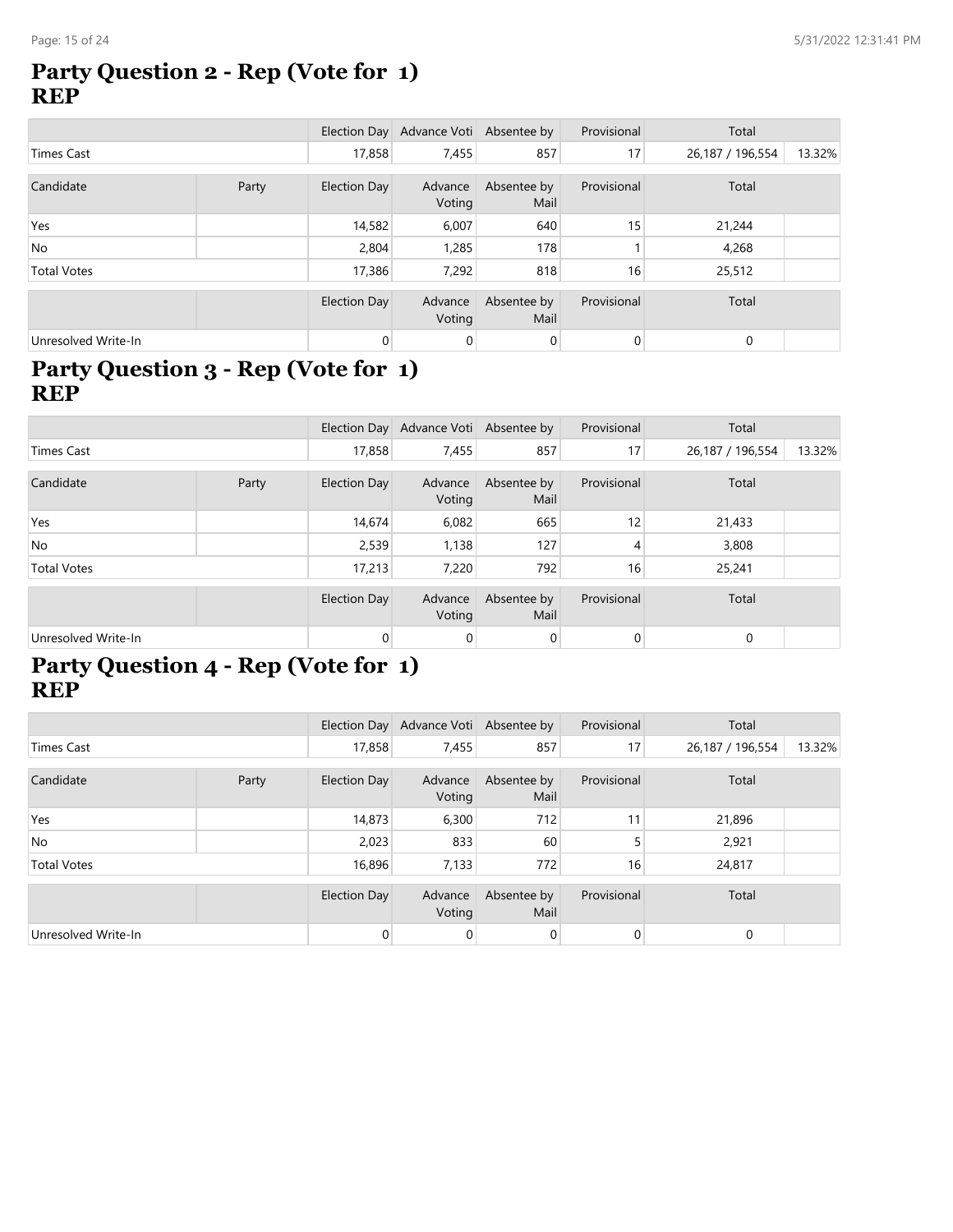#### **Party Question 5 - Rep (Vote for 1) REP**

|                     |       |              | Election Day Advance Voti Absentee by |                     | Provisional    | Total            |        |
|---------------------|-------|--------------|---------------------------------------|---------------------|----------------|------------------|--------|
| Times Cast          |       | 17,858       | 7,455                                 | 857                 | 17             | 26,187 / 196,554 | 13.32% |
| Candidate           | Party | Election Day | Advance<br>Voting                     | Absentee by<br>Mail | Provisional    | Total            |        |
| Yes                 |       | 706          | 334                                   | 24                  |                | 1,065            |        |
| <b>No</b>           |       | 16,818       | 7,003                                 | 801                 | 15             | 24,637           |        |
| <b>Total Votes</b>  |       | 17,524       | 7,337                                 | 825                 | 16             | 25,702           |        |
|                     |       | Election Day | Advance<br>Voting                     | Absentee by<br>Mail | Provisional    | Total            |        |
| Unresolved Write-In |       | 0            | 0                                     | $\mathbf{0}$        | $\overline{0}$ | $\mathbf 0$      |        |

### **Party Question 6 - Rep (Vote for 1) REP**

|                     |       |              | Election Day Advance Voti Absentee by |                     | Provisional  | Total            |        |
|---------------------|-------|--------------|---------------------------------------|---------------------|--------------|------------------|--------|
| <b>Times Cast</b>   |       | 17,858       | 7,455                                 | 857                 | 17           | 26,187 / 196,554 | 13.32% |
| Candidate           | Party | Election Day | Advance<br>Voting                     | Absentee by<br>Mail | Provisional  | Total            |        |
| Yes                 |       | 16,711       | 6,928                                 | 758                 | 16           | 24,413           |        |
| <b>No</b>           |       | 669          | 363                                   | 50                  | $\Omega$     | 1,082            |        |
| <b>Total Votes</b>  |       | 17,380       | 7,291                                 | 808                 | 16           | 25,495           |        |
|                     |       | Election Day | Advance<br>Voting                     | Absentee by<br>Mail | Provisional  | Total            |        |
| Unresolved Write-In |       | 0            | 0                                     | $\mathbf{0}$        | $\mathbf{0}$ | $\mathbf{0}$     |        |

#### **Party Question 7 - Rep (Vote for 1) REP**

|                     |       |                     | Election Day Advance Voti Absentee by |                     | Provisional    | Total            |        |
|---------------------|-------|---------------------|---------------------------------------|---------------------|----------------|------------------|--------|
| Times Cast          |       | 17,858              | 7,455                                 | 857                 | 17             | 26,187 / 196,554 | 13.32% |
| Candidate           | Party | Election Day        | Advance<br>Voting                     | Absentee by<br>Mail | Provisional    | Total            |        |
| Yes                 |       | 14,615              | 5,771                                 | 488                 | 13             | 20,887           |        |
| No                  |       | 2,766               | 1,534                                 | 332                 | 3              | 4,635            |        |
| <b>Total Votes</b>  |       | 17,381              | 7,305                                 | 820                 | 16             | 25,522           |        |
|                     |       | <b>Election Day</b> | Advance<br>Voting                     | Absentee by<br>Mail | Provisional    | Total            |        |
| Unresolved Write-In |       | $\mathbf{0}$        | 0                                     | $\overline{0}$      | $\overline{0}$ | $\mathbf{0}$     |        |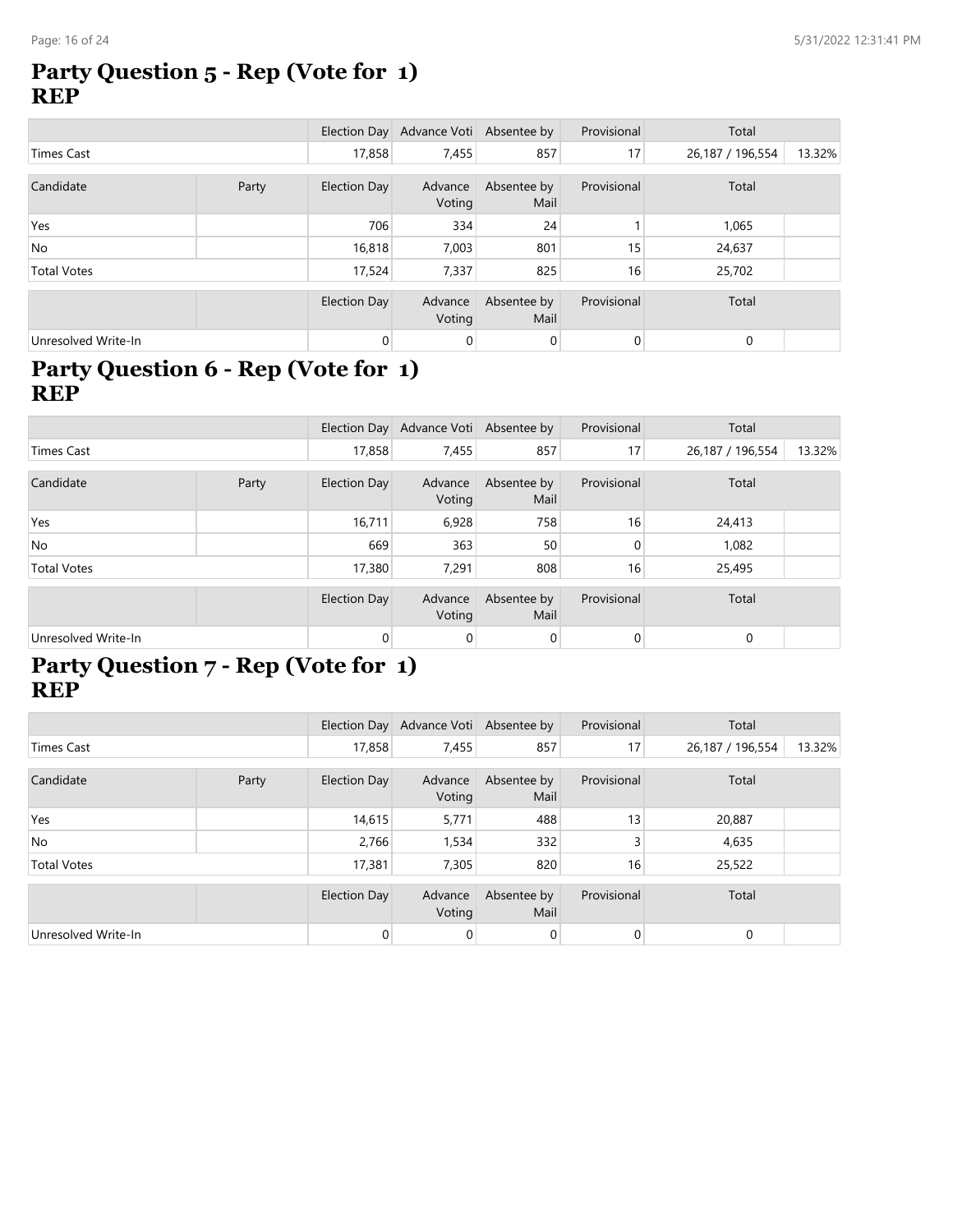#### **Party Question 8 - Rep (Vote for 1) REP**

|                     |  |              | Election Day Advance Voti Absentee by |                     | Provisional     | Total            |        |
|---------------------|--|--------------|---------------------------------------|---------------------|-----------------|------------------|--------|
| <b>Times Cast</b>   |  | 17,858       | 7,455                                 | 857                 | 17              | 26,187 / 196,554 | 13.32% |
| Candidate<br>Party  |  | Election Day | Advance<br>Voting                     | Absentee by<br>Mail | Provisional     | Total            |        |
| Yes                 |  | 13,238       | 5,503                                 | 564                 | 8               | 19,313           |        |
| <b>No</b>           |  | 3,580        | 1,569                                 | 216                 |                 | 5,372            |        |
| <b>Total Votes</b>  |  | 16,818       | 7,072                                 | 780                 | 15 <sub>1</sub> | 24,685           |        |
|                     |  | Election Day | Advance<br>Voting                     | Absentee by<br>Mail | Provisional     | Total            |        |
| Unresolved Write-In |  | $\mathbf{0}$ | 0                                     | $\mathbf{0}$        | $\overline{0}$  | $\mathbf{0}$     |        |

### **Party Question 1 - Dem (Vote for 1) DEM**

|                     |       |              | Election Day Advance Voti Absentee by |                     | Provisional    | Total            |        |
|---------------------|-------|--------------|---------------------------------------|---------------------|----------------|------------------|--------|
| <b>Times Cast</b>   |       | 15,034       | 10,830                                | 2,130               | 40             | 28,034 / 196,554 | 14.26% |
|                     |       |              |                                       |                     |                |                  |        |
| Candidate           | Party | Election Day | Advance<br>Voting                     | Absentee by<br>Mail | Provisional    | Total            |        |
| Yes                 |       | 12,798       | 9,014                                 | 1,632               | 36             | 23,480           |        |
| <b>No</b>           |       | 1,886        | 1,596                                 | 426                 | 3              | 3,911            |        |
| <b>Total Votes</b>  |       | 14.684       | 10,610                                | 2,058               | 39             | 27,391           |        |
|                     |       | Election Day | Advance<br>Voting                     | Absentee by<br>Mail | Provisional    | Total            |        |
| Unresolved Write-In |       | 0            | 0                                     | 0                   | $\overline{0}$ | $\mathbf{0}$     |        |

#### **Party Question 2 - Dem (Vote for 1) DEM**

|                     |  |                | Election Day Advance Voti Absentee by |                     | Provisional    | Total            |        |
|---------------------|--|----------------|---------------------------------------|---------------------|----------------|------------------|--------|
| <b>Times Cast</b>   |  | 15,034         | 10,830                                | 2,130               | 40             | 28,034 / 196,554 | 14.26% |
| Candidate<br>Party  |  | Election Day   | Advance<br>Voting                     | Absentee by<br>Mail | Provisional    | Total            |        |
| Yes                 |  | 13,933         | 10,046                                | 1,924               | 37             | 25,940           |        |
| No                  |  | 816            | 610                                   | 147                 | 2              | 1,575            |        |
| <b>Total Votes</b>  |  | 14,749         | 10,656                                | 2,071               | 39             | 27,515           |        |
|                     |  | Election Day   | Advance<br>Voting                     | Absentee by<br>Mail | Provisional    | Total            |        |
| Unresolved Write-In |  | $\overline{0}$ | 0                                     | $\overline{0}$      | $\overline{0}$ | $\mathbf{0}$     |        |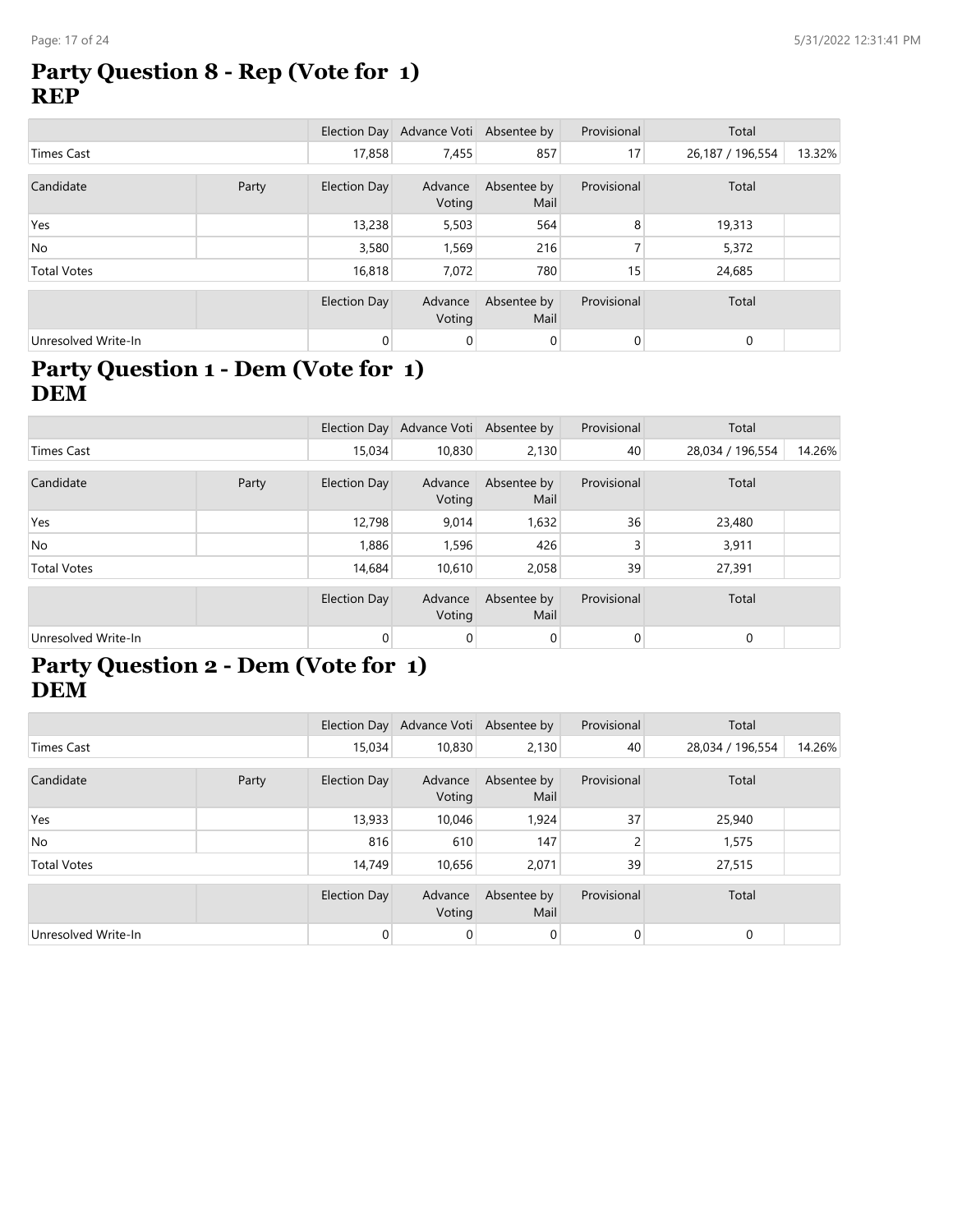#### **Party Question 3 - Dem (Vote for 1) DEM**

|                     |       |                     | Election Day Advance Voti Absentee by |                     | Provisional    | Total            |        |
|---------------------|-------|---------------------|---------------------------------------|---------------------|----------------|------------------|--------|
| Times Cast          |       | 15,034              | 10,830                                | 2,130               | 40             | 28,034 / 196,554 | 14.26% |
|                     |       |                     |                                       |                     |                |                  |        |
| Candidate           | Party | Election Day        | Advance<br>Voting                     | Absentee by<br>Mail | Provisional    | Total            |        |
| Yes                 |       | 14,298              | 10,326                                | 1,982               | 38             | 26,644           |        |
| <b>No</b>           |       | 504                 | 343                                   | 102                 |                | 950              |        |
| <b>Total Votes</b>  |       | 14,802              | 10,669                                | 2,084               | 39             | 27,594           |        |
|                     |       | <b>Election Day</b> | Advance<br>Voting                     | Absentee by<br>Mail | Provisional    | Total            |        |
| Unresolved Write-In |       | $\mathbf{0}$        | 0                                     | 0                   | $\overline{0}$ | $\mathbf{0}$     |        |

#### **Party Question 4 - Dem (Vote for 1) DEM**

|                     |       |              | Election Day Advance Voti Absentee by |                     | Provisional    | Total            |        |
|---------------------|-------|--------------|---------------------------------------|---------------------|----------------|------------------|--------|
| <b>Times Cast</b>   |       | 15,034       | 10,830                                | 2,130               | 40             | 28,034 / 196,554 | 14.26% |
|                     |       |              |                                       |                     |                |                  |        |
| Candidate           | Party | Election Day | Advance<br>Voting                     | Absentee by<br>Mail | Provisional    | Total            |        |
| Yes                 |       | 12,819       | 9,222                                 | 1,728               | 31             | 23,800           |        |
| <b>No</b>           |       | 1.724        | 1,298                                 | 302                 |                | 3,331            |        |
| <b>Total Votes</b>  |       | 14,543       | 10,520                                | 2,030               | 38             | 27,131           |        |
|                     |       |              |                                       |                     |                |                  |        |
|                     |       | Election Day | Advance<br>Voting                     | Absentee by<br>Mail | Provisional    | Total            |        |
| Unresolved Write-In |       | 0            | 0                                     | 0                   | $\overline{0}$ | $\mathbf{0}$     |        |

#### **Party Question 5 - Dem (Vote for 1) DEM**

|                     |  |                | Election Day Advance Voti Absentee by |                     | Provisional    | Total            |        |
|---------------------|--|----------------|---------------------------------------|---------------------|----------------|------------------|--------|
| <b>Times Cast</b>   |  | 15,034         | 10,830                                | 2,130               | 40             | 28,034 / 196,554 | 14.26% |
| Candidate<br>Party  |  | Election Day   | Advance<br>Voting                     | Absentee by<br>Mail | Provisional    | Total            |        |
| Yes                 |  | 13,204         | 9,429                                 | 1,730               | 38             | 24,401           |        |
| No                  |  | 1,483          | 1,186                                 | 301                 |                | 2,971            |        |
| <b>Total Votes</b>  |  | 14,687         | 10,615                                | 2.031               | 39             | 27,372           |        |
|                     |  | Election Day   | Advance<br>Voting                     | Absentee by<br>Mail | Provisional    | Total            |        |
| Unresolved Write-In |  | $\overline{0}$ | 0                                     | $\overline{0}$      | $\overline{0}$ | $\mathbf{0}$     |        |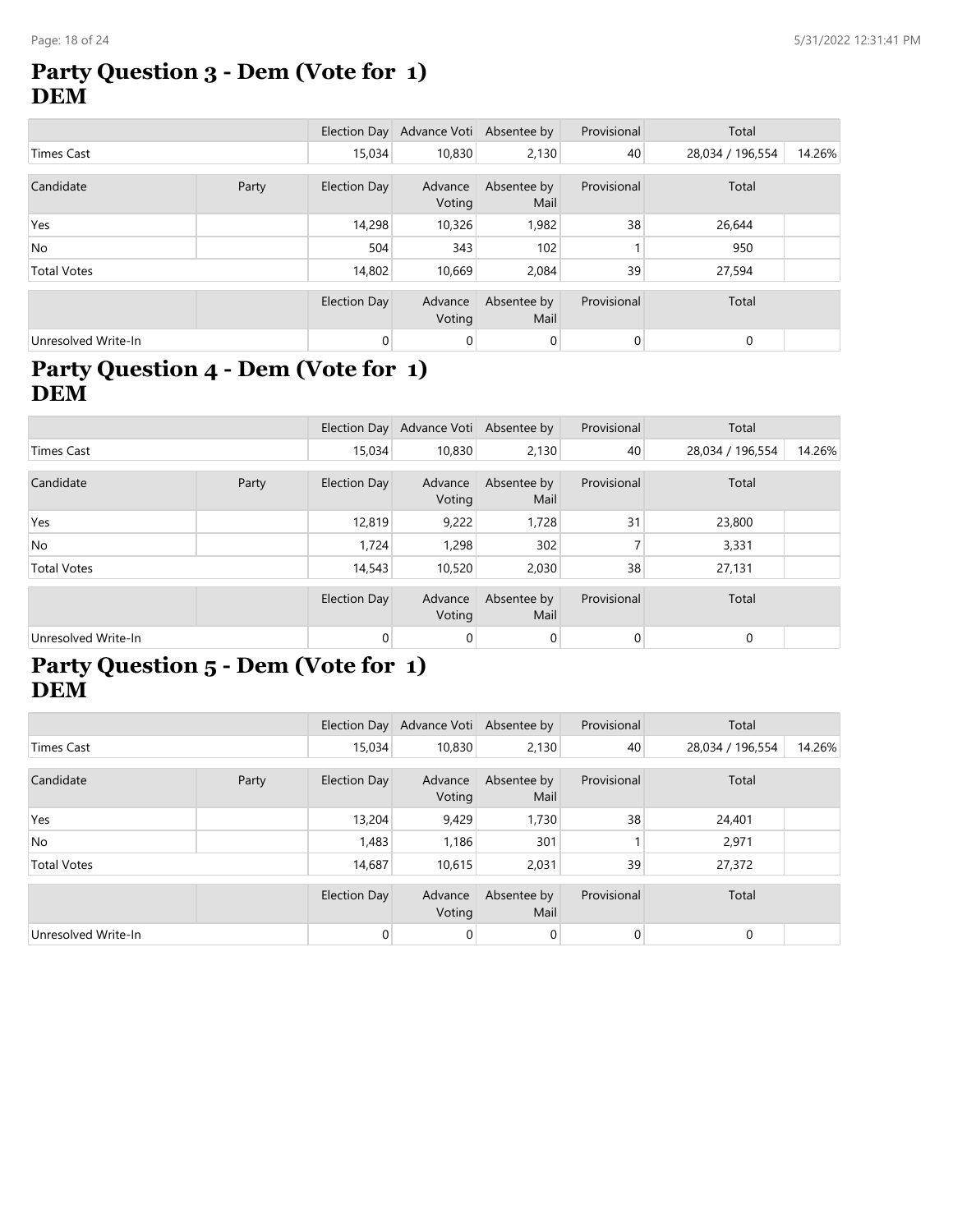#### **Party Question 6 - Dem (Vote for 1) DEM**

|                     |  |              | Election Day Advance Voti Absentee by |                     | Provisional    | Total            |        |
|---------------------|--|--------------|---------------------------------------|---------------------|----------------|------------------|--------|
| Times Cast          |  | 15,034       | 10,830                                | 2,130               | 40             | 28,034 / 196,554 | 14.26% |
| Candidate<br>Party  |  | Election Day | Advance<br>Voting                     | Absentee by<br>Mail | Provisional    | Total            |        |
| Yes                 |  | 14,267       | 10,351                                | 2,031               | 37             | 26,686           |        |
| <b>No</b>           |  | 465          | 297                                   | 52                  | 2              | 816              |        |
| <b>Total Votes</b>  |  | 14,732       | 10,648                                | 2,083               | 39             | 27,502           |        |
|                     |  | Election Day | Advance<br>Voting                     | Absentee by<br>Mail | Provisional    | Total            |        |
| Unresolved Write-In |  | $\mathbf{0}$ | 0                                     | 0                   | $\overline{0}$ | $\mathbf{0}$     |        |

### **Party Question 7 - Dem (Vote for 1) DEM**

|                     |       |              | Election Day Advance Voti Absentee by |                     | Provisional | Total            |        |
|---------------------|-------|--------------|---------------------------------------|---------------------|-------------|------------------|--------|
| Times Cast          |       | 15,034       | 10,830                                | 2,130               | 40          | 28,034 / 196,554 | 14.26% |
|                     |       |              |                                       |                     |             |                  |        |
| Candidate           | Party | Election Day | Advance<br>Voting                     | Absentee by<br>Mail | Provisional | Total            |        |
| Yes                 |       | 14,051       | 10,279                                | 2,033               | 37          | 26,400           |        |
| <b>No</b>           |       | 682          | 370                                   | 63                  | 2           | 1,117            |        |
| <b>Total Votes</b>  |       | 14,733       | 10,649                                | 2,096               | 39          | 27,517           |        |
|                     |       | Election Day | Advance                               | Absentee by         | Provisional | Total            |        |
|                     |       |              | Voting                                | Mail                |             |                  |        |
| Unresolved Write-In |       | 0            | 0                                     | 0                   | 0           | 0                |        |

#### **Party Question 8 - Dem (Vote for 1) DEM**

|                     |  |                | Election Day Advance Voti Absentee by |                     | Provisional    | Total            |        |
|---------------------|--|----------------|---------------------------------------|---------------------|----------------|------------------|--------|
| <b>Times Cast</b>   |  | 15,034         | 10,830                                | 2,130               | 40             | 28,034 / 196,554 | 14.26% |
| Candidate<br>Party  |  | Election Day   | Advance<br>Voting                     | Absentee by<br>Mail | Provisional    | Total            |        |
| Yes                 |  | 11,979         | 8,281                                 | 1,500               | 28             | 21,788           |        |
| No                  |  | 2,782          | 2,335                                 | 561                 | 11             | 5,689            |        |
| <b>Total Votes</b>  |  | 14.761         | 10,616                                | 2.061               | 39             | 27,477           |        |
|                     |  | Election Day   | Advance<br>Voting                     | Absentee by<br>Mail | Provisional    | Total            |        |
| Unresolved Write-In |  | $\overline{0}$ | 0                                     | $\overline{0}$      | $\overline{0}$ | $\mathbf{0}$     |        |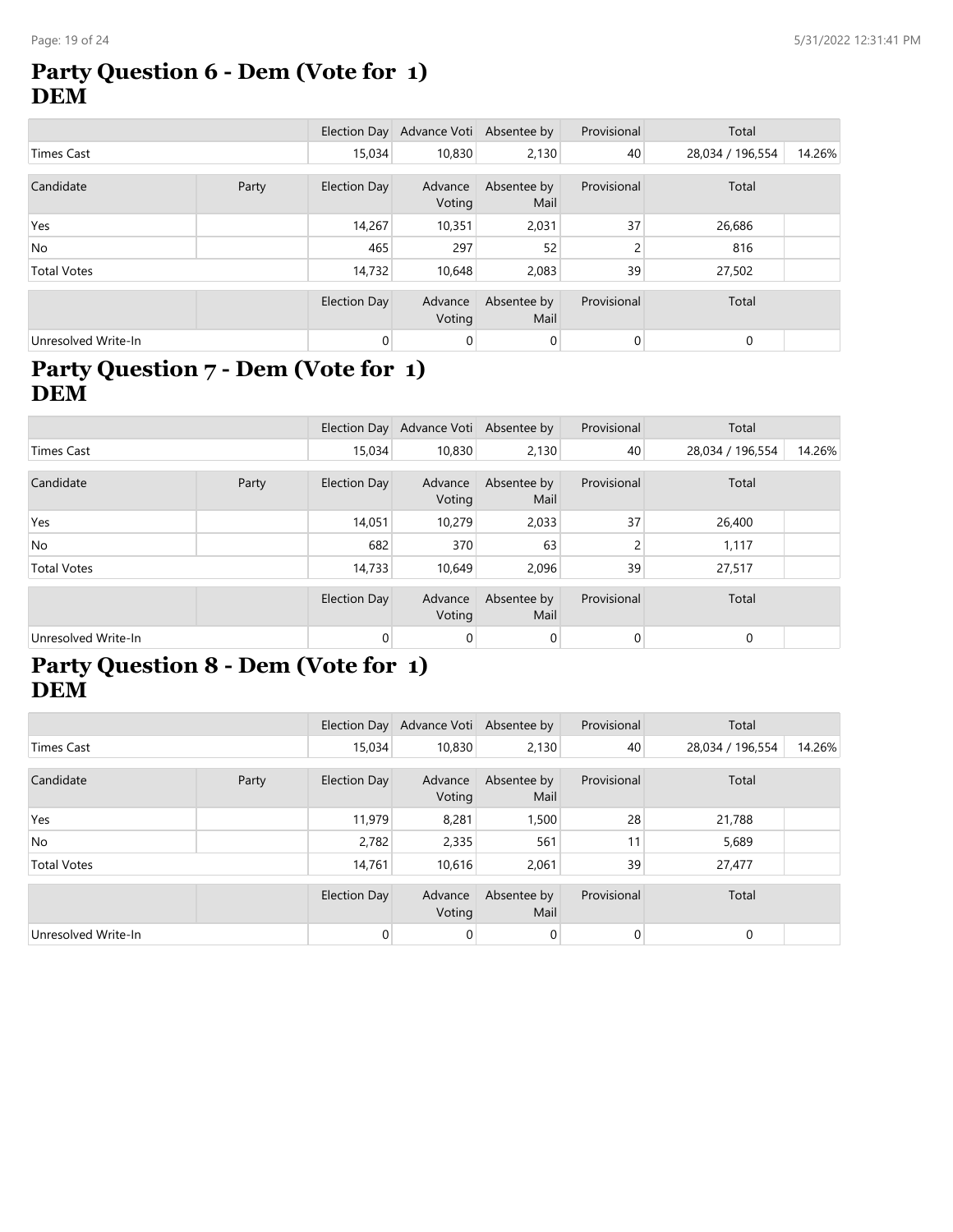#### **Party Question 9 - Dem (Vote for 1) DEM**

|                     |       |              | Election Day Advance Voti Absentee by |                     | Provisional    | Total            |        |
|---------------------|-------|--------------|---------------------------------------|---------------------|----------------|------------------|--------|
| Times Cast          |       | 15,034       | 10,830                                | 2,130               | 40             | 28,034 / 196,554 | 14.26% |
|                     |       |              |                                       |                     |                |                  |        |
| Candidate           | Party | Election Day | Advance<br>Voting                     | Absentee by<br>Mail | Provisional    | Total            |        |
| Yes                 |       | 14,223       | 10,288                                | 1,932               | 38             | 26,481           |        |
| <b>No</b>           |       | 442          | 291                                   | 87                  | 0              | 820              |        |
| <b>Total Votes</b>  |       | 14,665       | 10,579                                | 2,019               | 38             | 27,301           |        |
|                     |       |              |                                       |                     |                |                  |        |
|                     |       | Election Day | Advance<br>Voting                     | Absentee by<br>Mail | Provisional    | Total            |        |
| Unresolved Write-In |       | $\mathbf{0}$ | 0                                     | 0                   | $\overline{0}$ | $\mathbf{0}$     |        |

### **Justice - Supreme Court of Georgia (Colvin) (Vote for 1)**

|                     |       |              | Election Day Advance Voti Absentee by |                     | Provisional     | Total            |        |
|---------------------|-------|--------------|---------------------------------------|---------------------|-----------------|------------------|--------|
| <b>Times Cast</b>   |       | 33,753       | 18,448                                | 3,018               | 59              | 55,278 / 196,554 | 28.12% |
| Candidate           | Party | Election Day | Advance<br>Voting                     | Absentee by<br>Mail | Provisional     | Total            |        |
| Veronica Brinson    |       | 10,698       | 6,185                                 | 693                 | 32              | 17,608           |        |
| Verda M. Colvin (I) |       | 17,678       | 9,810                                 | 1,848               | 20 <sup>1</sup> | 29,356           |        |
| <b>Total Votes</b>  |       | 28,376       | 15,995                                | 2,541               | 52              | 46,964           |        |
|                     |       | Election Day | Advance<br>Voting                     | Absentee by<br>Mail | Provisional     | Total            |        |
| Unresolved Write-In |       | 233          | 77                                    |                     |                 | 318              |        |

## **Justice - Supreme Court of Georgia (LaGrua) (Vote for 1)**

|                        |       |              | Election Day Advance Voti Absentee by |                     | Provisional | Total            |        |
|------------------------|-------|--------------|---------------------------------------|---------------------|-------------|------------------|--------|
| Times Cast             |       | 33,753       | 18,448                                | 3,018               | 59          | 55,278 / 196,554 | 28.12% |
| Candidate              | Party | Election Day | Advance<br>Voting                     | Absentee by<br>Mail | Provisional | Total            |        |
| Shawn Ellen LaGrua (I) |       | 26,944       | 15,166                                | 2.270               | 44          | 44,424           |        |
| <b>Total Votes</b>     |       | 26,944       | 15,166                                | 2,270               | 44          | 44,424           |        |
|                        |       | Election Day | Advance<br>Voting                     | Absentee by<br>Mail | Provisional | Total            |        |
| Unresolved Write-In    |       | 297          | 171                                   | 26                  |             | 495              |        |

## **Justice - Supreme Court of Georgia (McMillian) (Vote for 1)**

|                     |       |              | Election Day Advance Voti Absentee by |                     | Provisional | Total            |        |
|---------------------|-------|--------------|---------------------------------------|---------------------|-------------|------------------|--------|
| Times Cast          |       | 33,753       | 18,448                                | 3,018               | 59          | 55,278 / 196,554 | 28.12% |
| Candidate           | Party | Election Day | Advance<br>Voting                     | Absentee by<br>Mail | Provisional | Total            |        |
| Carla McMillian (I) |       | 26,943       | 15,232                                | 2,283               | 48          | 44,506           |        |
| <b>Total Votes</b>  |       | 26,943       | 15,232                                | 2,283               | 48          | 44,506           |        |
|                     |       | Election Day | Advance<br>Voting                     | Absentee by<br>Mail | Provisional | Total            |        |
| Unresolved Write-In |       | 170          | 86                                    | 16                  | 2           | 274              |        |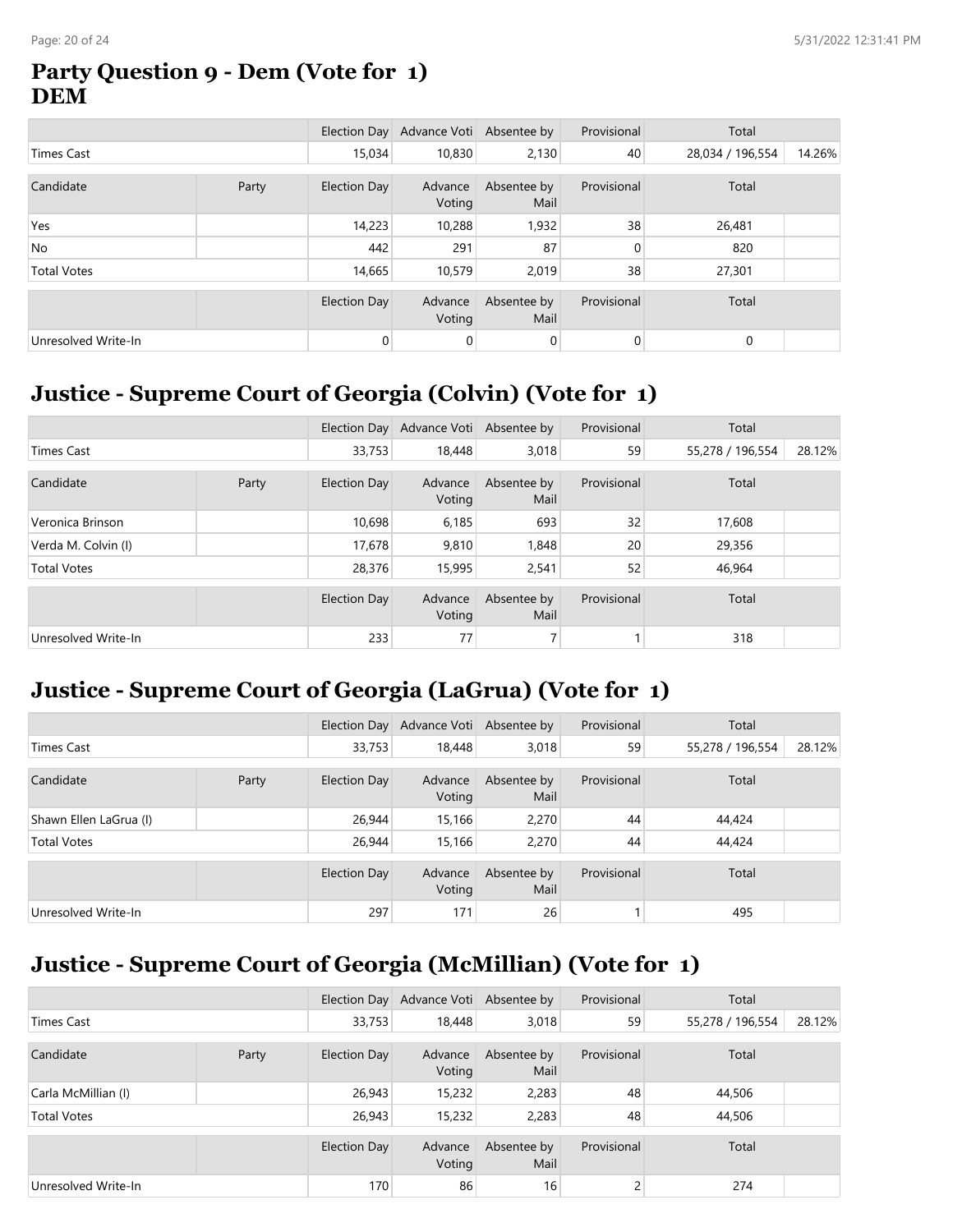### **Judge - Court of Appeals of Georgia (Barnes) (Vote for 1)**

|                           |       |              | Election Day Advance Voti Absentee by |                     | Provisional | Total            |        |
|---------------------------|-------|--------------|---------------------------------------|---------------------|-------------|------------------|--------|
| Times Cast                |       | 33,753       | 18,448                                | 3,018               | 59          | 55,278 / 196,554 | 28.12% |
| Candidate                 | Party | Election Day | Advance<br>Voting                     | Absentee by<br>Mail | Provisional | Total            |        |
| Anne Elizabeth Barnes (I) |       | 26,922       | 15,228                                | 2,283               | 47          | 44,480           |        |
| <b>Total Votes</b>        |       | 26,922       | 15,228                                | 2,283               | 47          | 44,480           |        |
|                           |       | Election Day | Advance<br>Voting                     | Absentee by<br>Mail | Provisional | Total            |        |
| Unresolved Write-In       |       | 130          | 65                                    | 6                   |             | 203              |        |

## **Judge - Court of Appeals of Georgia (McFadden) (Vote for 1)**

|                     |  |              | Election Day Advance Voti Absentee by |                     | Provisional | Total            |        |
|---------------------|--|--------------|---------------------------------------|---------------------|-------------|------------------|--------|
| <b>Times Cast</b>   |  | 33,753       | 18,448                                | 3,018               | 59          | 55,278 / 196,554 | 28.12% |
| Candidate<br>Party  |  | Election Day | Advance<br>Voting                     | Absentee by<br>Mail | Provisional | Total            |        |
| Chris McFadden (I)  |  | 26,814       | 15,147                                | 2,250               | 47          | 44,258           |        |
| <b>Total Votes</b>  |  | 26,814       | 15,147                                | 2,250               | 47          | 44,258           |        |
|                     |  | Election Day | Advance<br>Voting                     | Absentee by<br>Mail | Provisional | Total            |        |
| Unresolved Write-In |  | 130          | 73                                    | 13                  | C.          | 218              |        |

## **Judge - Court of Appeals of Georgia (Pipkin) (Vote for 1)**

|                     |       |              | Election Day Advance Voti Absentee by |                     | Provisional | Total            |        |
|---------------------|-------|--------------|---------------------------------------|---------------------|-------------|------------------|--------|
| <b>Times Cast</b>   |       | 33,753       | 18,448                                | 3,018               | 59          | 55,278 / 196,554 | 28.12% |
| Candidate           | Party | Election Day | Advance<br>Voting                     | Absentee by<br>Mail | Provisional | Total            |        |
| Trea Pipkin (I)     |       | 26,628       | 15,007                                | 2,213               | 45          | 43,893           |        |
| <b>Total Votes</b>  |       | 26,628       | 15,007                                | 2,213               | 45          | 43,893           |        |
|                     |       | Election Day | Advance<br>Voting                     | Absentee by<br>Mail | Provisional | Total            |        |
| Unresolved Write-In |       | 130          | 73                                    | 17                  | C.          | 222              |        |

## **Judge - Superior Court - Eastern Judicial Circuit (Abbot) (Vote for 1)**

|                     |       |              | Election Day Advance Voti Absentee by |                     | Provisional | Total            |        |
|---------------------|-------|--------------|---------------------------------------|---------------------|-------------|------------------|--------|
| Times Cast          |       | 33,753       | 18,448                                | 3,018               | 59          | 55,278 / 196,554 | 28.12% |
| Candidate           | Party | Election Day | Advance<br>Voting                     | Absentee by<br>Mail | Provisional | Total            |        |
| <b>Tammy Stokes</b> |       | 26,694       | 15,183                                | 2,358               | 48          | 44,283           |        |
| <b>Total Votes</b>  |       | 26,694       | 15,183                                | 2,358               | 48          | 44,283           |        |
|                     |       | Election Day | Advance<br>Voting                     | Absentee by<br>Mail | Provisional | Total            |        |
| Unresolved Write-In |       | 370          | 220                                   | 26                  | 0           | 616              |        |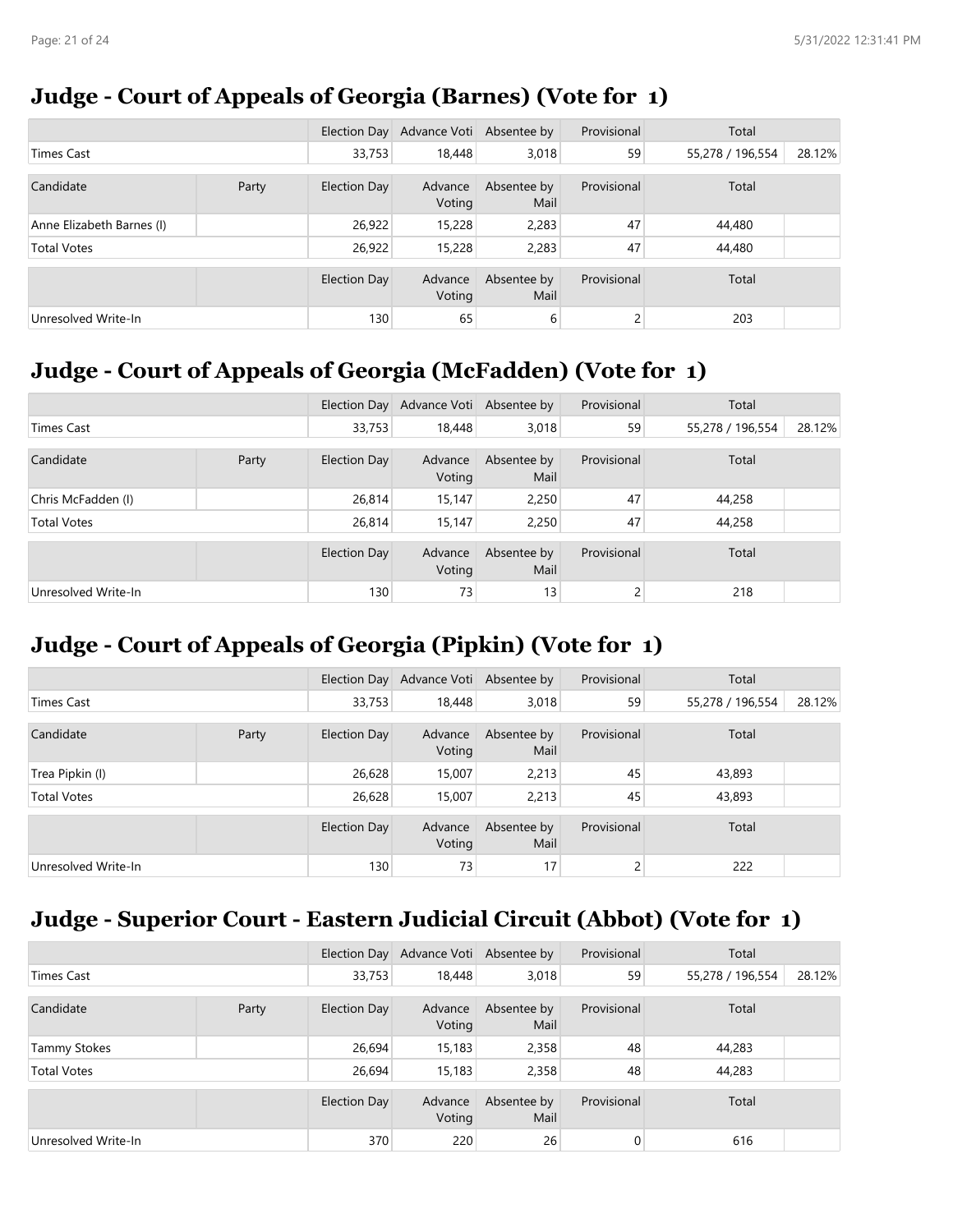#### **Judge - Superior Court - Eastern Judicial Circuit (Karpf) (Vote for 1)**

|                     |       |              | Election Day Advance Voti Absentee by |                     | Provisional | Total            |        |
|---------------------|-------|--------------|---------------------------------------|---------------------|-------------|------------------|--------|
| Times Cast          |       | 33,753       | 18,448                                | 3,018               | 59          | 55,278 / 196,554 | 28.12% |
| Candidate           | Party | Election Day | Advance<br>Voting                     | Absentee by<br>Mail | Provisional | Total            |        |
| Benjamin Karpf (I)  |       | 26,998       | 15,298                                | 2,322               | 44          | 44,662           |        |
| <b>Total Votes</b>  |       | 26,998       | 15,298                                | 2,322               | 44          | 44,662           |        |
|                     |       | Election Day | Advance<br>Voting                     | Absentee by<br>Mail | Provisional | Total            |        |
| Unresolved Write-In |       | 130          | 88                                    | 21                  | 2           | 241              |        |

## **Judge - Superior Court - Eastern Judicial Circuit (Walmsley) (Vote for 1)**

|                      |       |              | Election Day Advance Voti Absentee by |                     | Provisional    | Total            |        |
|----------------------|-------|--------------|---------------------------------------|---------------------|----------------|------------------|--------|
| <b>Times Cast</b>    |       | 33,753       | 18,448                                | 3,018               | 59             | 55,278 / 196,554 | 28.12% |
| Candidate            | Party | Election Day | Advance<br>Voting                     | Absentee by<br>Mail | Provisional    | Total            |        |
| Timothy Walmsley (I) |       | 26,688       | 15,105                                | 2.274               | 46             | 44,113           |        |
| <b>Total Votes</b>   |       | 26,688       | 15,105                                | 2,274               | 46             | 44,113           |        |
|                      |       | Election Day | Advance<br>Voting                     | Absentee by<br>Mail | Provisional    | Total            |        |
| Unresolved Write-In  |       | 111          | 59                                    | 14                  | $\overline{0}$ | 184              |        |

## **Chief Recorders Court Judge (Vote for 1)**

|                            |  |                     | Election Day Advance Voti Absentee by |                     | Provisional | Total            |        |
|----------------------------|--|---------------------|---------------------------------------|---------------------|-------------|------------------|--------|
| <b>Times Cast</b>          |  | 33,753              | 18,448                                | 3,018               | 59          | 55,278 / 196,554 | 28.12% |
| Candidate<br>Party         |  | Election Day        | Advance<br>Voting                     | Absentee by<br>Mail | Provisional | Total            |        |
| <b>Burt Anthony Burton</b> |  | 8,091               | 4,431                                 | 598                 | 11          | 13,131           |        |
| Joe Huffman                |  | 10,251              | 5,453                                 | 954                 | 20          | 16,678           |        |
| <b>Richard Sanders</b>     |  | 8,907               | 5,316                                 | 823                 | 19          | 15,065           |        |
| <b>Total Votes</b>         |  | 27,249              | 15,200                                | 2,375               | 50          | 44,874           |        |
|                            |  | <b>Election Day</b> | Advance<br>Voting                     | Absentee by<br>Mail | Provisional | Total            |        |
| Unresolved Write-In        |  | 129                 | 73                                    | 13 <sub>1</sub>     |             | 216              |        |

#### **Recorders Court Judge (Vote for 1)**

|                              |  |              | Election Day Advance Voti Absentee by |                     | Provisional | Total            |        |
|------------------------------|--|--------------|---------------------------------------|---------------------|-------------|------------------|--------|
| Times Cast                   |  | 33,753       | 18,448                                | 3,018               | 59          | 55,278 / 196,554 | 28.12% |
| Candidate<br>Party           |  | Election Day | Advance<br>Voting                     | Absentee by<br>Mail | Provisional | Total            |        |
| Claire Cornwell Williams (I) |  | 26,570       | 15,010                                | 2,255               | 46          | 43,881           |        |
| <b>Total Votes</b>           |  | 26,570       | 15,010                                | 2,255               | 46          | 43,881           |        |
|                              |  | Election Day | Advance<br>Voting                     | Absentee by<br>Mail | Provisional | Total            |        |
| Unresolved Write-In          |  | 162          | 93                                    | 22                  |             | 278              |        |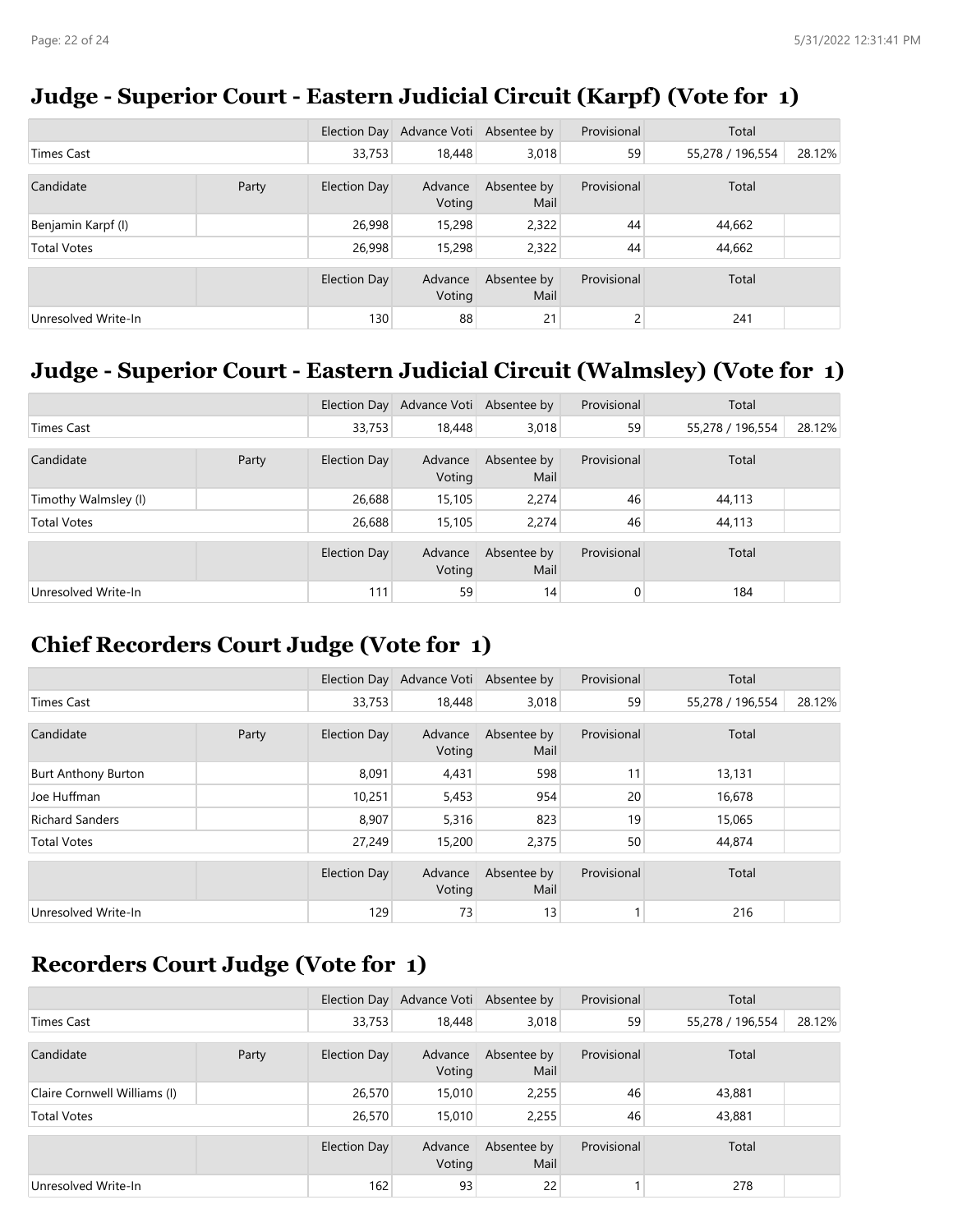## **County BOE President (Buck) (Vote for 1)**

|                     |       |                     | Election Day Advance Voti Absentee by |                     | Provisional | Total            |        |
|---------------------|-------|---------------------|---------------------------------------|---------------------|-------------|------------------|--------|
| Times Cast          |       | 33,753              | 18,448                                | 3,018               | 59          | 55,278 / 196,554 | 28.12% |
| Candidate           | Party | Election Day        | Advance<br>Voting                     | Absentee by<br>Mail | Provisional | Total            |        |
| Roger Moss          |       | 14,942              | 7,842                                 | 1,262               | 17          | 24,063           |        |
| Todd A. Rhodes      |       | 6,512               | 3,942                                 | 554                 | 14          | 11,022           |        |
| Tye Whitely         |       | 7,648               | 4,452                                 | 810                 | 21          | 12,931           |        |
| <b>Total Votes</b>  |       | 29,102              | 16,236                                | 2,626               | 52          | 48,016           |        |
|                     |       | <b>Election Day</b> | Advance<br>Voting                     | Absentee by<br>Mail | Provisional | Total            |        |
| Unresolved Write-In |       | 118                 | 58                                    | 8                   | 0           | 184              |        |

## **County BOE District 4 (Kachmar) (Vote for 1)**

|                      |       |              | Election Day Advance Voti Absentee by |                     | Provisional  | Total           |        |
|----------------------|-------|--------------|---------------------------------------|---------------------|--------------|-----------------|--------|
| <b>Times Cast</b>    |       | 7,229        | 3,850                                 | 448                 |              | 11,528 / 27,967 | 41.22% |
| Candidate            | Party | Election Day | Advance<br>Voting                     | Absentee by<br>Mail | Provisional  | Total           |        |
| Shawn A. Kachmar (I) |       | 5,524        | 3,021                                 | 316                 | $\Omega$     | 8,861           |        |
| <b>Total Votes</b>   |       | 5,524        | 3,021                                 | 316                 | $\mathbf{0}$ | 8,861           |        |
|                      |       | Election Day | Advance<br>Voting                     | Absentee by<br>Mail | Provisional  | Total           |        |
| Unresolved Write-In  |       | 41           | 12                                    |                     | 0            | 54              |        |

## **County BOE District 5 (Hines) (Vote for 1)**

|                     |  |                     | Election Day Advance Voti Absentee by |                     | Provisional    | Total          |        |
|---------------------|--|---------------------|---------------------------------------|---------------------|----------------|----------------|--------|
| Times Cast          |  | 2,947               | 1,835                                 | 461                 | 4              | 5,247 / 22,981 | 22.83% |
| Candidate<br>Party  |  | Election Day        | Advance<br>Voting                     | Absentee by<br>Mail | Provisional    | Total          |        |
| Treye' Burrison     |  | 561                 | 310                                   | 73                  | $\overline{0}$ | 944            |        |
| Paul E. Smith       |  | 835                 | 523                                   | 166                 | 0              | 1,524          |        |
| Theresa L. Watson   |  | 1,194               | 805                                   | 167                 | 0              | 2,166          |        |
| <b>Total Votes</b>  |  | 2,590               | 1,638                                 | 406                 | 0              | 4,634          |        |
|                     |  | <b>Election Day</b> | Advance<br>Voting                     | Absentee by<br>Mail | Provisional    | Total          |        |
| Unresolved Write-In |  |                     | 5                                     |                     | 0              | 13             |        |